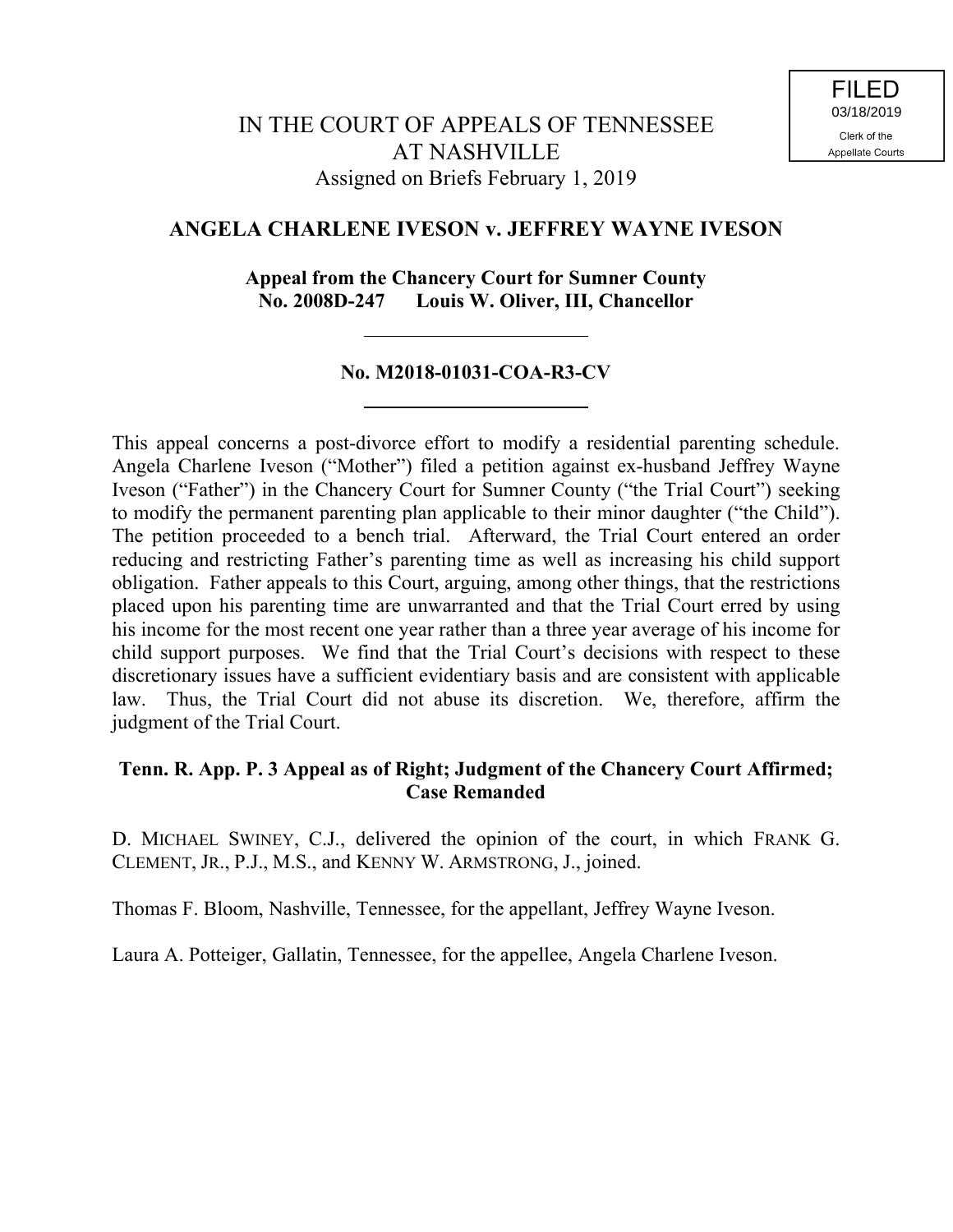#### **OPINION**

### **Background**

Mother and Father divorced in July 2009. Three minor children were born of the marriage. Two older boys have since aged out. Only the status of the Child, born January 2003, remains at issue. Under the original permanent parenting plan, Father retained custody of the two boys and Mother the Child.

The parties maintained a complicated relationship post divorce. Father married Sandra Jackson ("Stepmother"), a licensed practical nurse, in August 2011. For her part, Mother got engaged in 2012, but later ended that relationship. Things became rocky on Father's side, as well. At one point, Stepmother filed for divorce from Father. Mother and Father, although divorced, temporarily renewed their relationship. Father and Stepmother later reconciled. In June 2016, Mother filed her petition to modify the parenting plan and child support in the Trial Court.

This matter was tried in January 2018, and we will quote the testimony most pertinent to the issues raised on appeal. A central point of contention at trial was Mother's position, backed by the Child's testimony, that Stepmother and her daughter ("Stepsister") were negative forces in the Child's life, and that this justified some restriction of Father's parenting time. Father testified adamantly against that view. Regarding Father's alleged failure to exercise parenting time, Mother testified:

Q. So let's fast forward a little bit over those next few years. At the time of -- when you filed this petition in 2016, what was the status quo at that point with visitation with [the Child]? How often was she going over to --

A. She wasn't going over there at all.

Q. Okay. Now, you swore in your petition that you've estimated about six days of parenting time that he'd exercised in the previous year? A. Maybe.

Q. You think that's being generous?

A. Yes. That would probably be like your holidays, if he showed up to get her or came by the house to eat dinner with us.

Testifying as to Stepmother's alleged temper problem, Mother recounted examples of Stepmother's conduct:

Q. Has [Father] ever told you that [Stepmother] was angry or otherwise distraught with the children?

A. Yes, he has. Yes.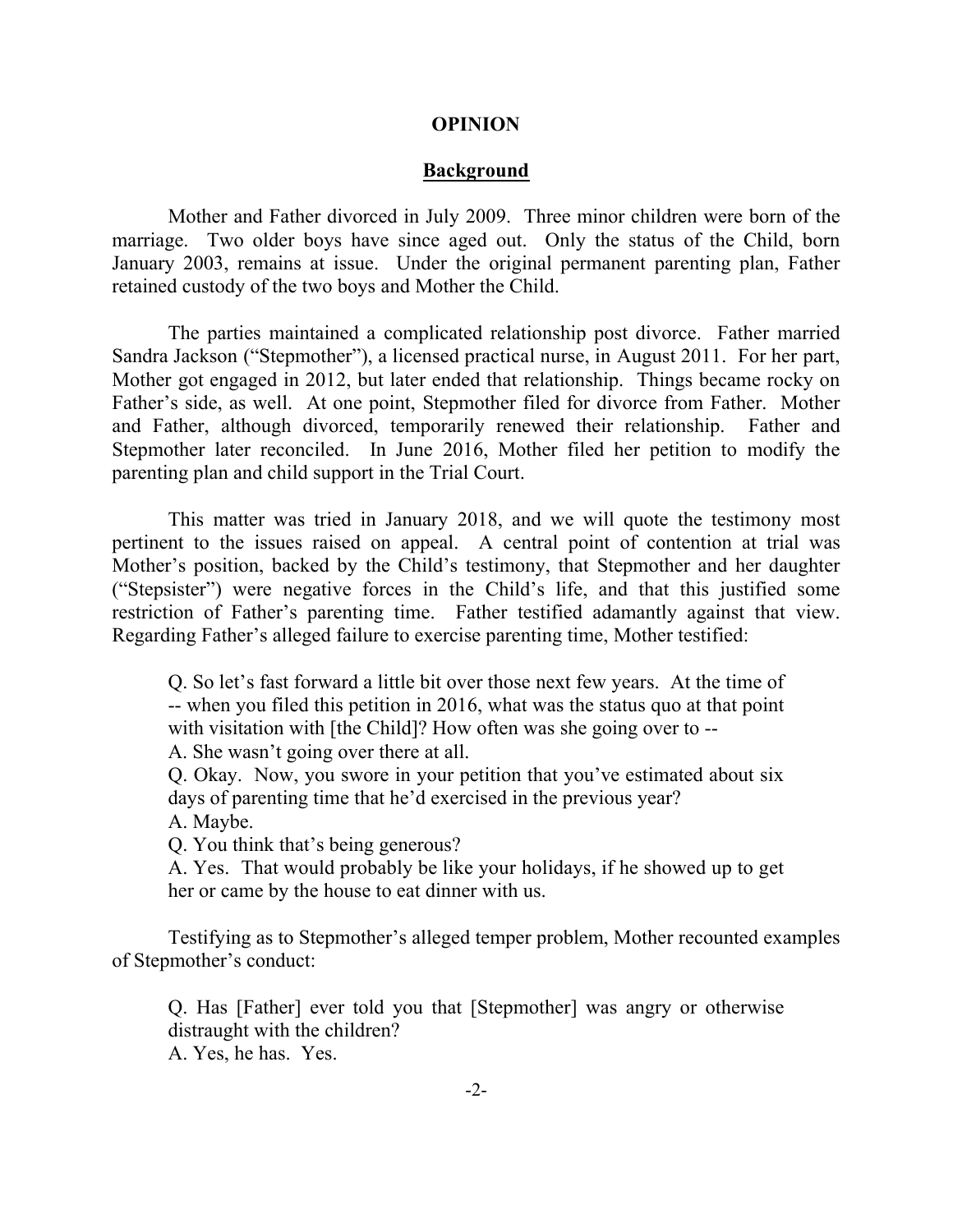Q. How often?

A. Many times. He said -- he would tell me how she wasn't a mother; that she was a friend. She has no control over her daughter. I try to explain to him and show him some of the posts that [Stepsister] would put online to let him know what was going on over there. And he would tell me how he would throw kids out of that house in the middle of the night all the time; that it wasn't appropriate over there.

Q. Do you recall any additional instances that you saw in interactions between [Stepmother] or [Stepsister] and [the Child] that you personally witnessed?

A. Eighth-grade recognition night, we were supposed to go out and be recognized with [the Child].

Q. And what was that?

A. That would have been her eighth-grade year, last football game. She's in ninth grade now. So that was '16. October of '16 or so.

Q. And what was this recognition night?

A. They were -- of course, she was in eighth grade, and she was graduated. She's a cheerleader. So it was to be recognized for being a cheerleader through middle school. And they walk out on the field, and they introduce the kids and the parents. And then, you know, everybody in the stands clap for them. And -- and it's over.

Q. Now, tell us about -- you said that you had seen some kind of interaction between [the Child] and [Stepmother]?

A. Yes. When [the Child] got there -- there was a series of text messages between [Stepmother] and [the Child] the night before about coming to the game. [The Child] asked nicely several times, can it just be my mom and my dad. Because [Stepmother] very rarely would ever be around, you know. She showed up. They all showed up for the night, the game. And when we got there, the principal said it was all [the Child's] decision on what she wanted to do. And she chose not to be recognized that night. She sat to the side. Was very upset because of the fact -- what was going on. And then when it was done, she walked over to her cheer bag to get her pompoms out because they were supposed to get in line. And [Father] and [Stepmother] walked up to the fence at that point, and there was pointing of the fingers, almost down in her face. You could hear that she was yelling. And then they were out of there.

THE COURT: Who was yelling?

THE WITNESS: [Stepmother] was yelling at [the Child], asking her, "What would God do to you?" We go to church. We're religious people. We believe in prayer. And she was pointing fingers and, "What would God do to you for you doing this to your dad?"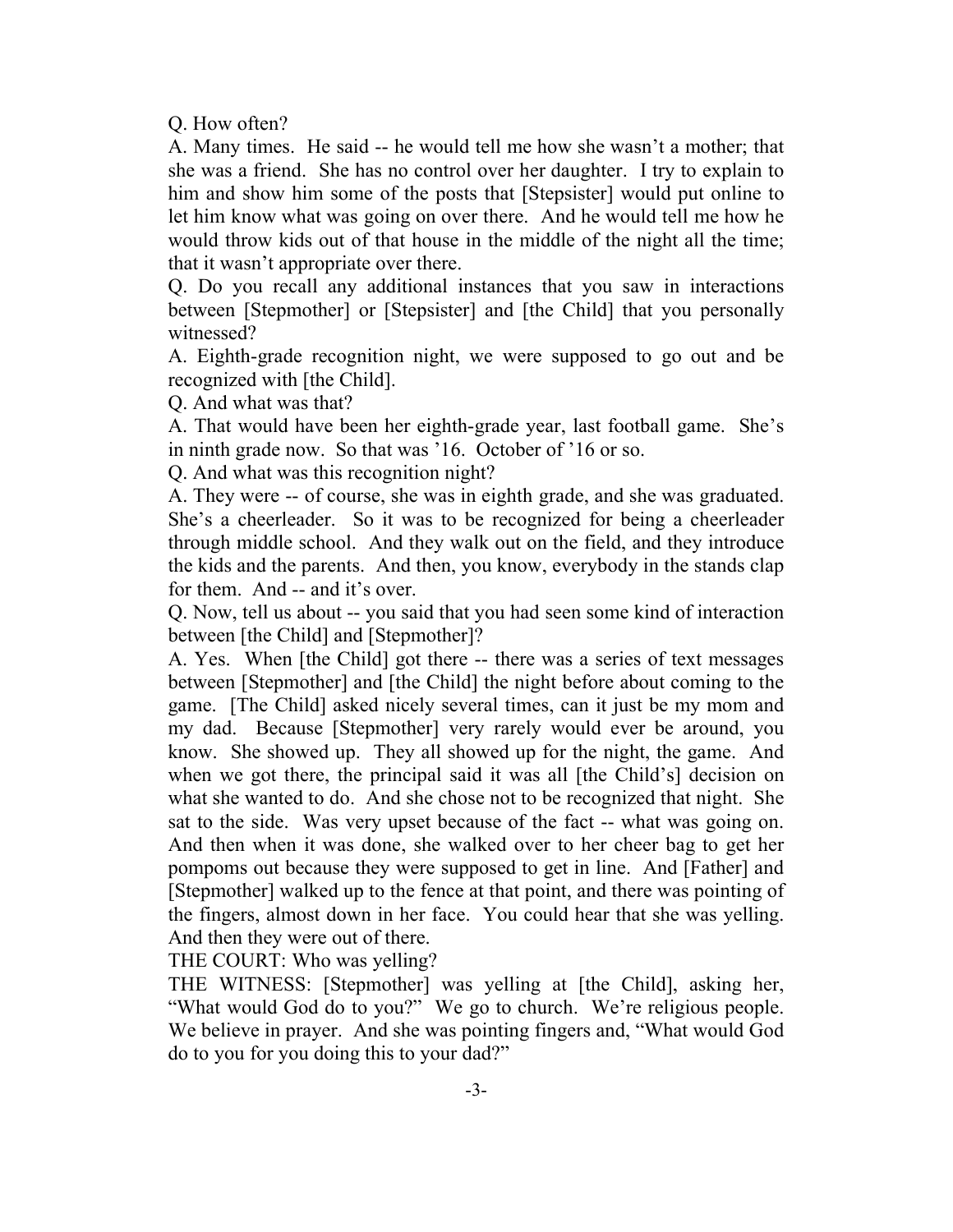Regarding health insurance for the Child, the basis for another issue on appeal, Mother testified:

Q. You also propose in this proposal that the father maintain health insurance on [the Child], as he was previously ordered to do?

A. Correct.

Q. And you also propose that any uncovered reasonable and necessary medical expenses be paid by the father?

A. Correct.

Q. Okay. Why do you believe that that is reasonable and in [the Child's] best interest?

A. Because when we first got divorced, the way his insurance was, the -- he had, like, an has account, but it's through Blue Cross Blue Shield. The money always sat there. So when they would go to the doctor, it was a high deductible plan, but Nissan would put money into this has-type account. And Blue Cross Blue Shield -- whatever balance wasn't paid, Blue Cross Blue Shield would use that money to pay it. My kids aren't sickly, so we didn't have doctor bills. And then at some point it's changed. I wasn't notified. I was given a new card last year -- April of last year, she broke her finger. And I had picked up insurance on her because I wasn't getting the insurance information from him. And at that point he actually ended up texting my son pictures of the current insurance card and the current prescription card. The insurance has changed, and it leaves huge bills now, using the high deductible they've -- at some point it got shut down to where they are not using -- [Father] is not using this has account where Blue Cross Blue Shield just automatically does it. What happens now is, they have a card that they have. The insureds have a card that they use for any amounts for the insurance -- you know, after the insurance has paid that's supposed to be paid by this card. But I do not have access to that card. I did not find out about that until a phone call -- I called Blue Cross Blue Shield last year to find out what was going on.

Q. So at the time of the divorce --

A. Uh-huh.

Q. -- how many medical bills were you actually paying?

A. Nothing.

Q. And since that time, have you had medical bills on top of what's covered?

A. 2017 was a huge year, yes. Because she had an incident -- a cheer incident that we had to replace some teeth and stuff. So last year, yes. But she's not -- I mean, normally my kid goes to the doctor for her physicals for cheer. She may get a cold once a year. So normally we didn't go to the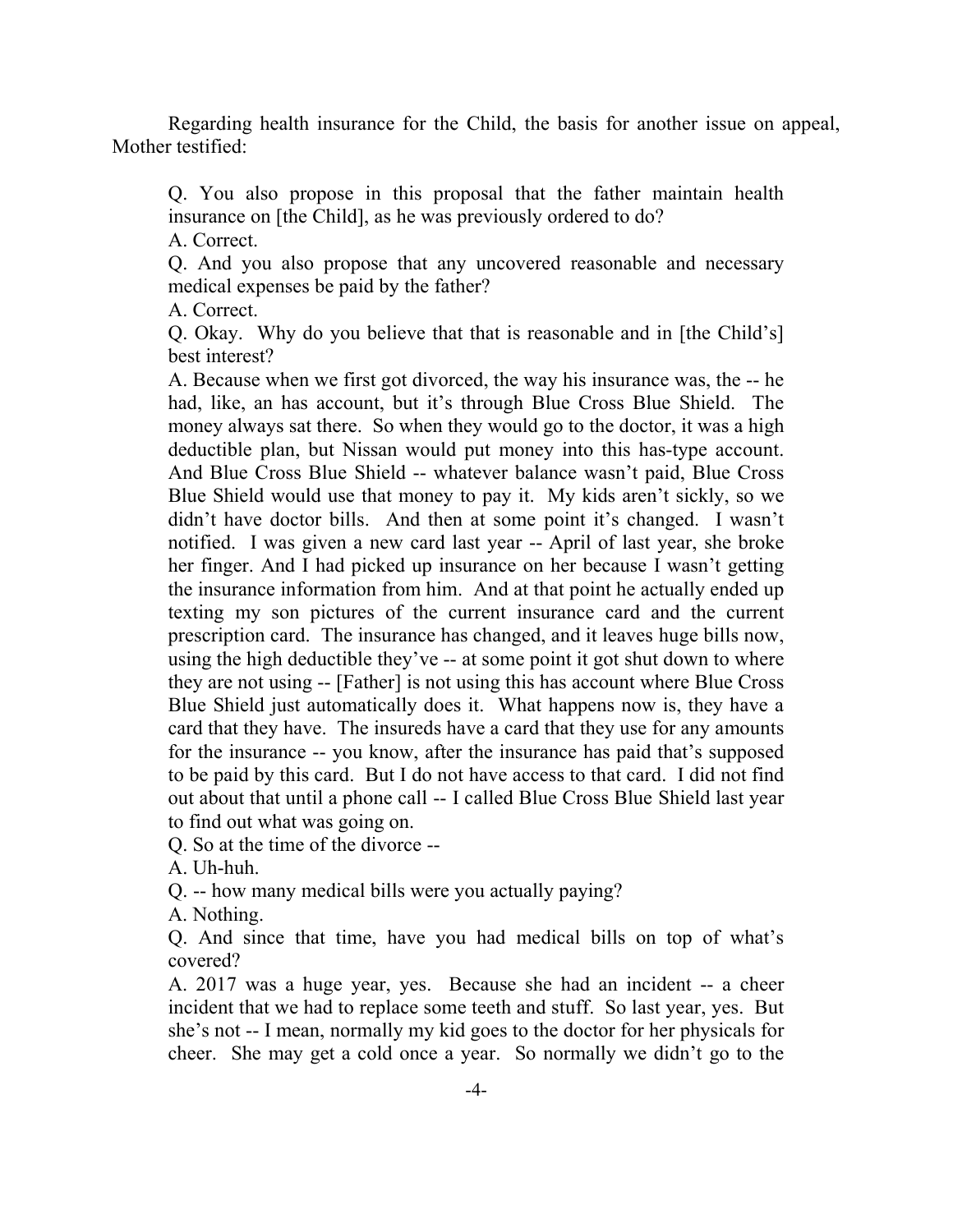doctor a lot. So the money that was sitting there would always sit there and it would compensate what was left over.

Q. To the best of your knowledge, do the remaining terms in this parenting plan reflect what was in place prior -- what was effectively in place now, in the current parenting plan?

A. Yes.

As to her home situation, Mother testified regarding money she received from a son who moved in with her:

Q. Now, you have someone living with you who's paying rent, aren't they?

A. They are not paying rent, but my son lives with me.

Q. Who's your son?

A. [J.C.].

Q. All right. Does he not pay you \$650 a month?

A. No. He pays right at \$600 a month, and that's to pay -- he has his -- we have a group cellphone bill. And that's actually under him. But it goes to pay his cellphone bill, it goes to help with groceries, it goes to -- he's got wifi and Internet that we did not have until he moved -- I mean, wifi, Internet, and I think it's U-verse now. That TV -- where he can watch TV. He put that in. But we didn't have any of that before he moved in. And that was, if you want it, then you are going to be financially responsible for it.

Q. All right. And that's \$650 a month?

A. Also -- I didn't say -- it was \$600 a month he gives me, okay?

Q. \$600 a month?

A. Yes.

Q. All right. Now, he gives you that in cash?

A. No, he puts it in my checking account.

Q. Puts it in your checking account.

A. Because my bills automatically come out of --

Q. And then you pay bills out of it?

A. Yes.

The Child testified to her wishes going forward. Regarding her desire not to be around Stepsister, the Child stated as follows:

Q. Okay. Now, you've testified in previous hearings what it is specifically about [Stepsister] that scares you and that makes you not want to be around her?

A. Yes.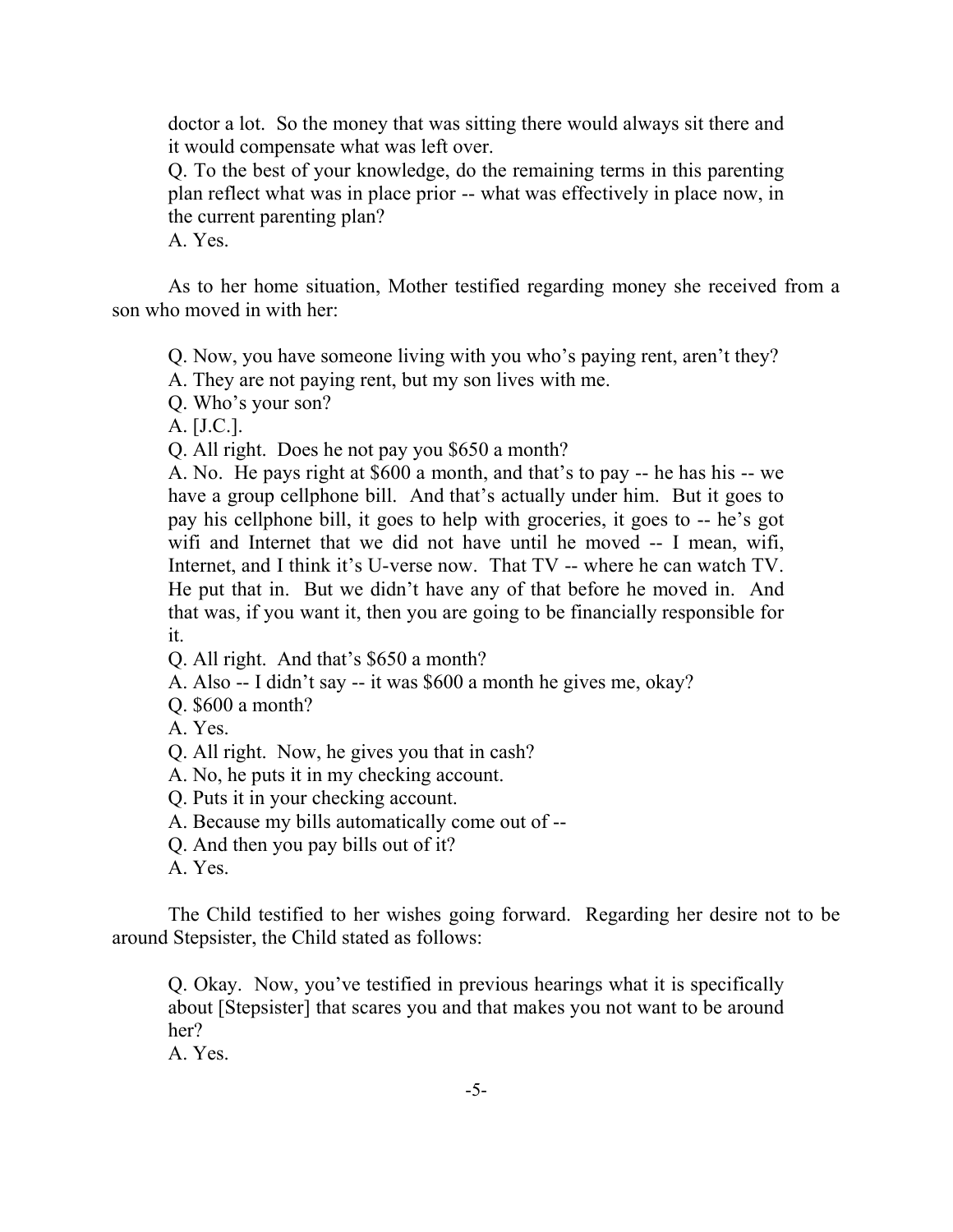Q. That's your stepsister. And also your [Stepmother]. But this is our final hearing date. So I'd like to just have you go through and give me some specific reasons -- let's start with [Stepsister] -- that you're asking that you not have to be around [Stepsister].

A. Well, I've, like, seen her, like, get, like, violent. Or I guess you could say violent. Just physical, I guess. In the car, like I said before. When she, like, jumped over me and hit my brother. And then I've seen her just go off, like, crazy. Just over, like, simple things.

The Child's view of Stepmother was similar. On the subject of why she did not want to be around Stepmother, the Child stated:

Q. Now, tell me a little bit about why you don't want to be around [Stepmother].

A. I've seen her basically do the exact same thing seem. Like, unstable at different times over, like, simple things.

Q. Okay. Has she been violent in your presence?

A. Yes.

Q. Okay. Has she knocked over furniture in your presence?

A. Yes.

Q. Has she been derogatory towards your dad in your presence?

A. Yes.

Father, in stark opposition to the testimony of Mother and the Child, testified passionately that his family had been splintered apart by Mother's vindictiveness. In his testimony, Father acknowledged that Stepmother was facing certain criminal charges relating to drugs. Father stated in an exchange with the Chancellor:

THE COURT: Okay. And just so that I understand, you're insistent upon the fact that [the Child] must be required to spend the night in your -- in your home while your wife, [Stepmother], is there, after you've heard her testimony?

THE WITNESS: Yes, Your Honor, I am.

THE COURT: Okay.

THE WITNESS: I mean, can I speak freely about it?

THE COURT: That's why I'm trying -- I'm trying figure out what to do.

THE WITNESS: My daughter, for the last time, has been living with her mother. Her mother does have a vindictive case against myself and [Stepmother]. Mainly [Stepmother]. Yes, we did have two affairs, Your Honor. We did. She's upset with [Stepmother], even with text and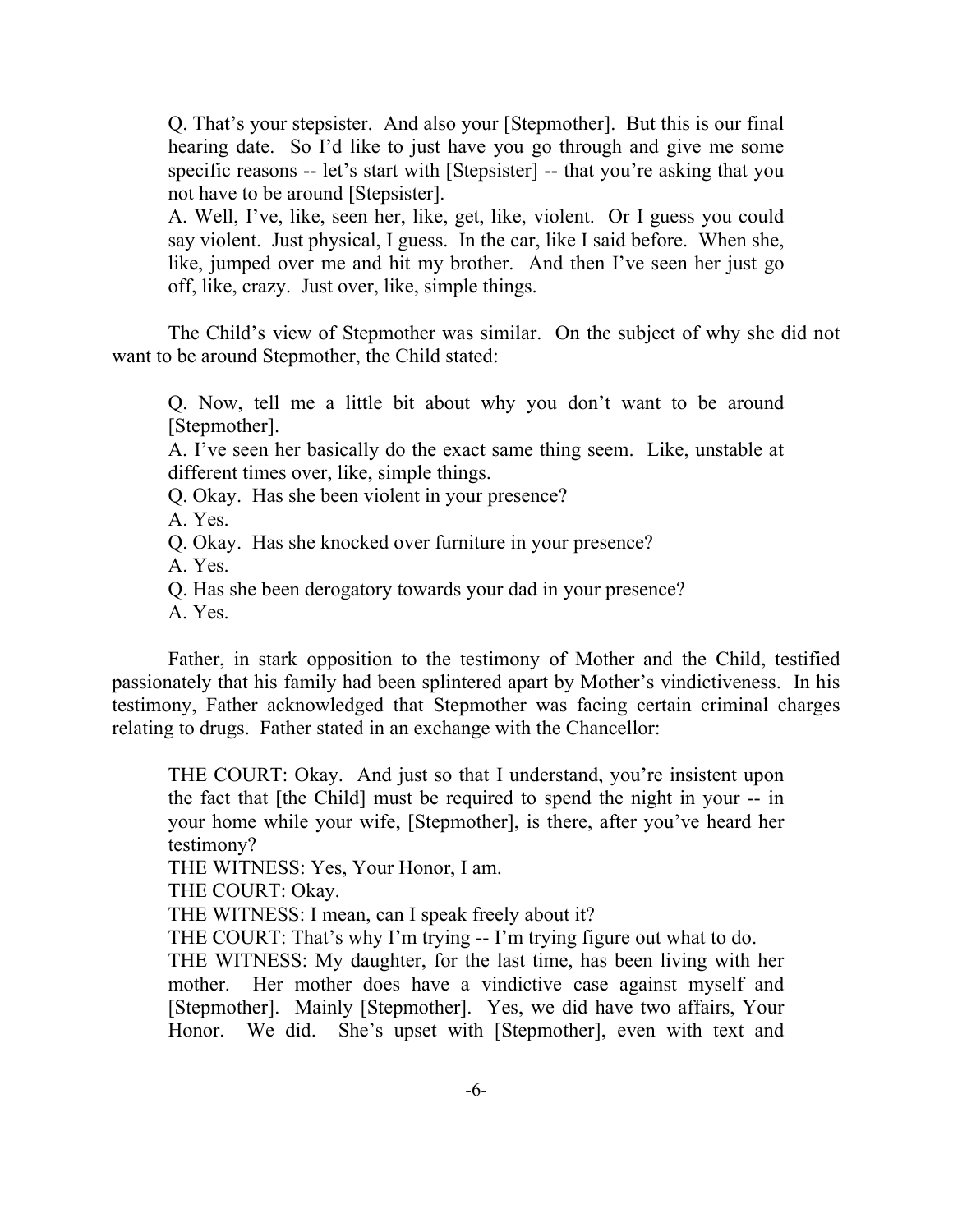everything that we could provide -- that she's upset that [Stepmother] didn't leave me; that I decided to stay with [Stepmother].

THE COURT: Well, I understand. But I'm not -- I'm concerned about what your daughter has said to me.

THE WITNESS: Yes, Your Honor. And that's what I'm trying to get at. She's got her mother in her ear 24 hours a day, except for the little times that I do get her. Especially right now, 24 hours a day putting stuff in her head, Your Honor. She's not gotten to get back over with us. My wife has had a restraining order for 17 months. 17 months, Your Honor. I can't even have a family. I can't do -- take all my family to a dinner. That's all my family. My wife has never harmed my daughter, ever. Okay? My stepdaughter has never harmed my daughter. And yet I got pulled into Court on the very first day for irreparable harm to my daughter because I wouldn't let her go on a school trip -- or a trip. And then I got my parental rights stripped from me for 10 weeks, 12 weeks because she wanted to go to a dance. It was my time, and I was going to take her. And my parental rights were stripped. Okay. Yes, my wife has criminal charges against her. But again, the people don't go around talking [sic] daughters and stepdaughters and children away from their parents because they've been accused of something. That's not how it's supposed to work. I can't have a family. And that does make this -- [Mother] very happy because that's what she wants. But my daughter's not had the time to get back into my family and relearn and get acquainted and do things and have fun. My daughter used to love [Stepmother] to death. Love [Stepmother] to death. There was even a time she asked her did she need to call her mom or what. And there were a couple of times she said she wished she was her mom. She loved her. Followed her around the house every time she came to visit. Then we had some incidents between me and [Mother], things got a little tense, then my daughter started backing off. Because I don't know what went on between her and my daughter and what she was saying about [Stepmother]. But again, herself in the text messages and stuff, she heard her say earlier, she told [Stepmother] she's a great woman. Well, if she's a great woman to take care of our child and come help you at 2 o'clock in the morning, why isn't she a great woman now? But again, this has all been taken away from me for nothing. Nobody has harmed my daughter. I would never let anybody harm my daughter. Ever. I wouldn't let anybody harm any of my children. And do I think that's a bad environment? No, I don't, Your Honor. I do not.

In February 2018, the Trial Court entered its order ruling in favor of Mother. The Trial Court found and held, as relevant: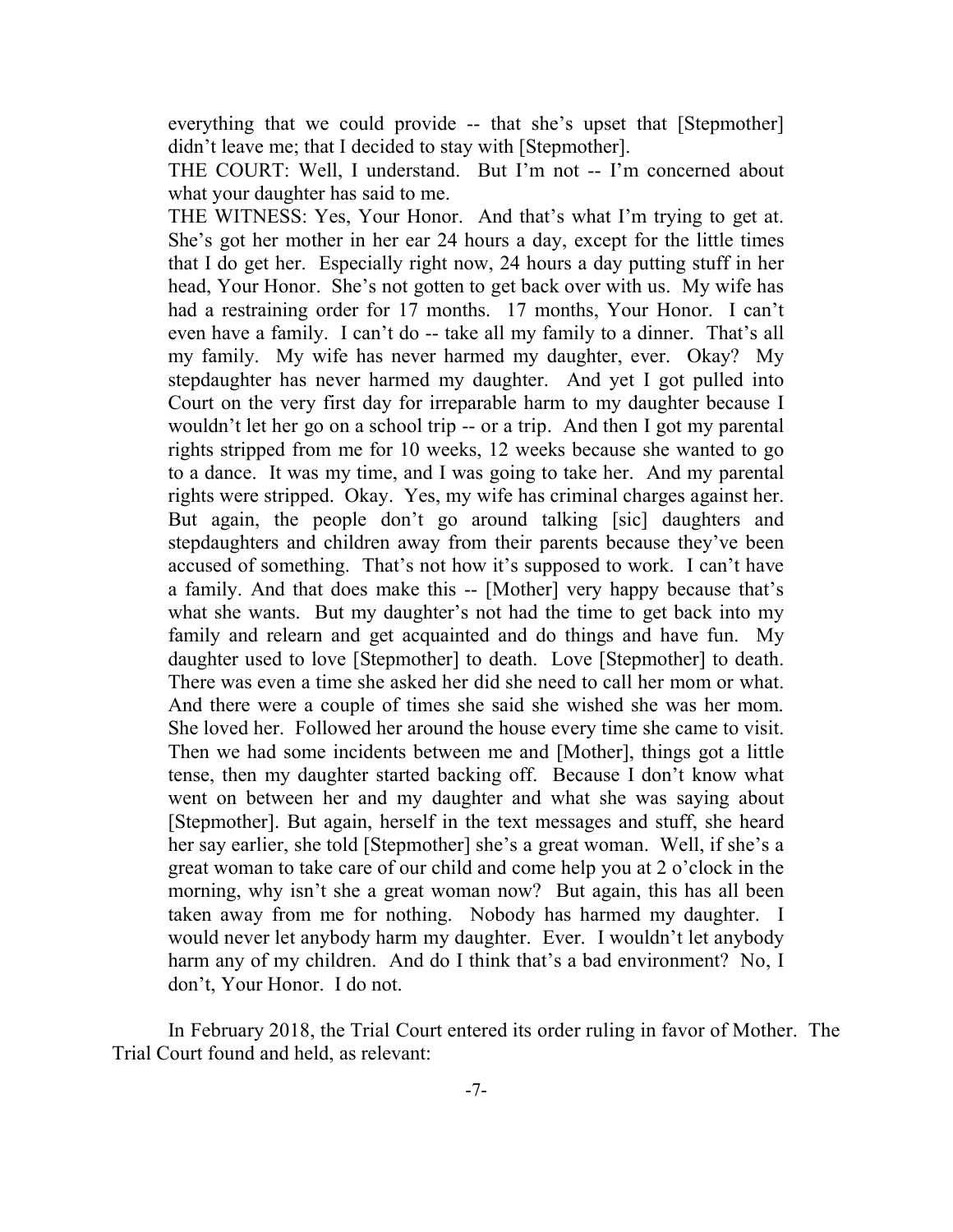8. The 2010 Permanent Parenting Plan (hereafter "PPP") named the Mother as Primary Residential Parent for [the Child] . . . with the parenting time to be 285 days for Mother and 80 days for Father. The Father was to have parenting time with [the Child] from Friday after school to Sunday at 8:45 p.m. every other week, and every Thursday evening after to school until 8:45 p.m.; two weeks of uninterrupted parenting time in two seven day increments nonconsecutive in the summer, with the first week of parenting time to be the Saturday before July 4 through the following Saturday (due to Father's work schedule at Nissan). Other additional holiday parenting time with [the Child] was awarded to Father.

9. In that Father was the Primary Residential Parent of two older minor children, the Court approved a deviation from the Child Support Guidelines and ordered that neither party shall pay child support to the other. The Father was to maintain reasonable health insurance on the parties' minor children with the Mother to be responsible for all uncovered reasonable and necessary medical expenses for [the Child].

10. The minor child [J.C.] was emancipated on May . . ., 2011. The minor child [Z.W.] was emancipated on August . . ., 2016. Both resided with Father. The remaining minor child [the Child] is now fifteen years of age.

11. The Father works the evening shift at Nissan and typically does not arrive home from work until late night, Monday through Friday. Father does not anticipate a change in his work schedule. Due to his work schedule, Father is precluded from having parenting time with the minor child every Thursday evening and Friday evenings every other weekend as ordered in the PPP.

12. Father married [Stepmother] in 2011. After his marriage to [Stepmother], Father only sporadically exercised his parenting time designated in the PPP with [the Child], Father exercised parenting time approximately six times in 2016.

13. [Stepmother's] daughter [Stepsister] is now eighteen years of age and has been living with Father and [Stepmother] in Father's home. [Stepsister] is a drug addict and has been on and off drugs since the age of thirteen (13). [Stepsister] has undergone attempts of rehabilitation on five (5) occasions and is now to undergo adult rehabilitation in California for one year. [Stepsister] has made Facebook posts demonstrating alcohol possession, guns and smoking. [The Child] has witnessed [Stepsister] being aggressive to other family members in her presence. [The Child] is concerned for her safety around [Stepsister] and does not want to be in [Stepsister's] presence.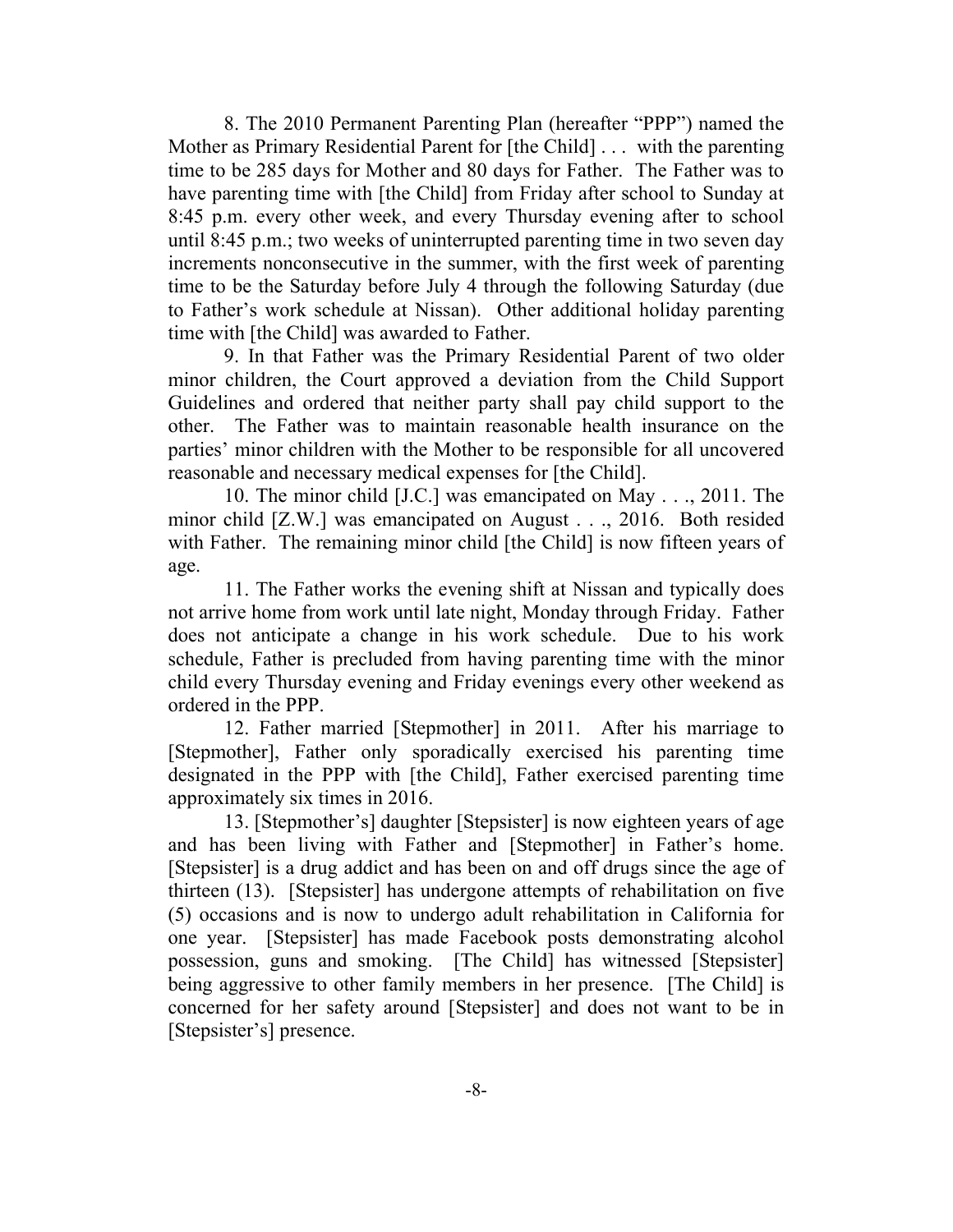14. [Stepmother] has shown significant aggression in the presence of the minor child on a number of occasions. [Stepmother] was argumentative and aggressive toward other witnesses in the presence of the [the Child] while in court sequestration at the courthouse in June 2016. [Stepmother] lectured the child regarding the unfitness of Mother in September 2016; publicly rebuked [the Child] while at [the Child's] cheerleading recognition event at [the Child's] school and attended the event over the child's objection; angrily threw Christmas presents and other items in the presence of the child; and, [Stepmother] was arrested in May, 2017 on Felony drug charges involving minors at her home. [The Child] has testified to the Court that she does not want to be in the presence of [Stepmother] during parenting time with Father. It is in [the Child's] best interest that parenting time with the Father be conducted outside the presence of [Stepmother] and [Stepsister].

15. [The Child] has testified to the Court that she desires to maintain an ongoing relationship with Father outside the presence of [Stepmother]. Father has testified he wished to maintain an ongoing relationship with [the Child].

16. The Court reviews Tennessee Code Annotated 36-6-  $106(a)(9)(11)(12)(13)$  and (14) in consideration of the request by Mother and [the Child] that [the Child] not be in the presence of [Stepmother] and [Stepsister].

17. Factor (9) the Child's interaction and interrelationships with siblings, other relatives and step relatives, and mentors as well as the child's involvement with the child's physical surroundings, school or other significant activities. The Court finds that [Stepmother] and [Stepsister] pose a threat to the child's safety and well being for the reasons stated hereinabove with this factor supporting no contact with [Stepmother] and [Stepsister] as a stepmother and stepsister.

18. Factor (11) Evidence of physical or emotional abuse to the child, to the other parent or to any other person. The Court shall where appropriate refer any issues of abuse to Juvenile Court for further proceedings.

19. Factor (12) The character and behavior of any other person who resides in or frequents the home of the parent and such persons interactions with the child. For the reasons stated hereinabove, Factors (11) and (12) are applicable and support the fact that [Stepmother] and [Stepsister] should not be in the presence of the minor child due to emotional outbursts of anger, [Stepmother] lecturing the child about the Mother and Mother's conduct, the berating of the child in public at the child's 8th grade recognition (after the child requested [Stepmother] not be present) and the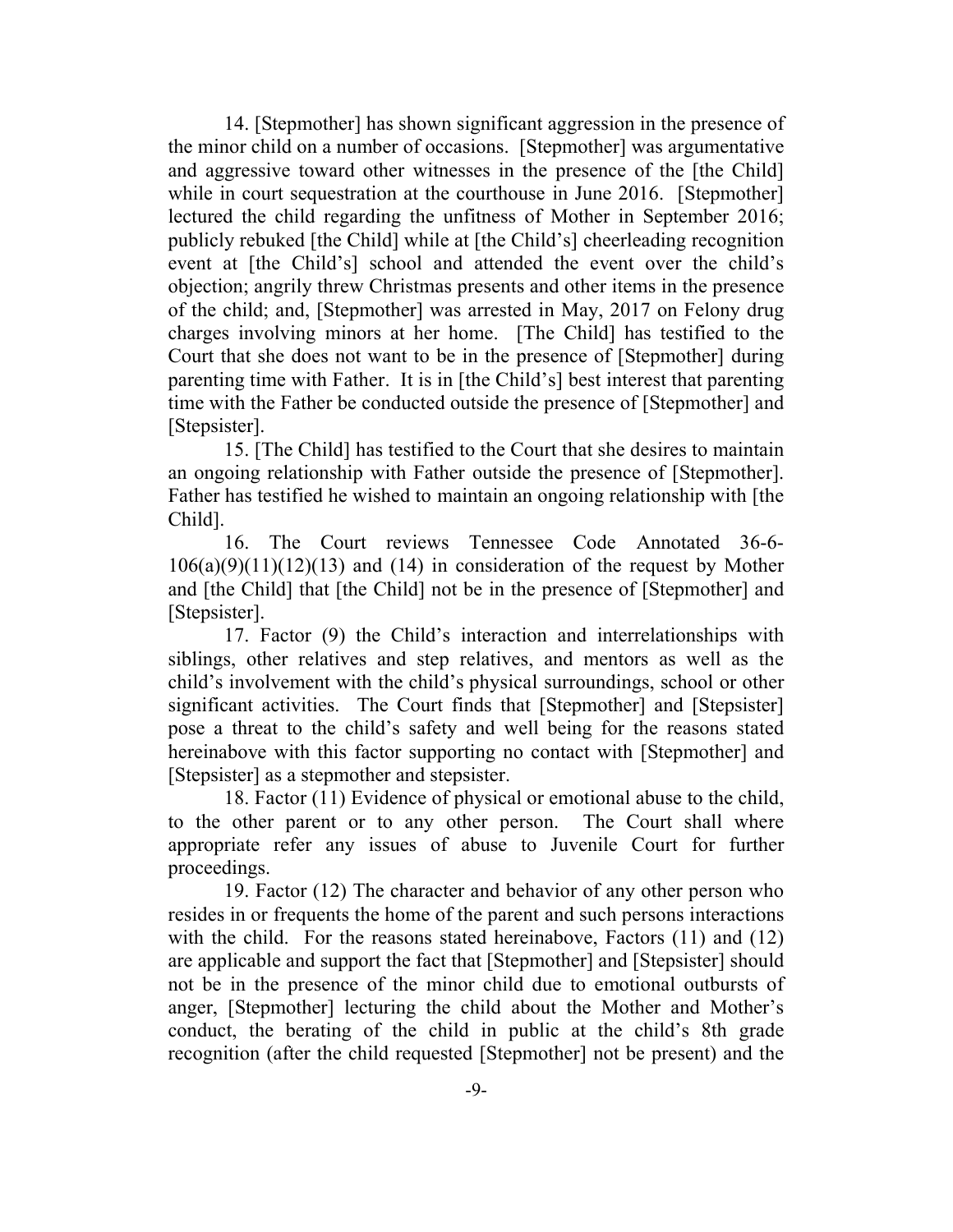pending Felony drug charges against [Stepmother] involving juveniles. Further, the emotional outburst and public display by [Stepsister] on social media, as well as [Stepsister's] drug addiction are all sufficient reasons for the minor child [the Child] to not be required to be in the presence of [Stepmother] nor [Stepsister].

20. Factor (13) The reasonable preference of the child at twelve (12) years of age or older. The Court may hear the preference of a younger child upon request. The preference of older children should normally be given greater weight than those of younger children. The minor child [the Child], age fifteen, has testified before the Court that she desires not to be in the presence of [Stepmother] or [Stepsister] due to the reasons stated hereinabove. The Court gives significant weight to [the Child's] preference in that such preference is supported by evidence presented other than through [the Child].

21. Factor (14) Each parent's employment schedule, and the Court should make accommodations consistent with those schedules. [The Child] has testified that she desires to maintain a parent/child relationship with Father, notwithstanding her preference to not be around [Stepmother] nor [Stepsister]. Father is employed on the evening shift in a well paying manufacturing job at Nissan for which Father does not anticipate a change in his work schedule. Therefore, the Court will accommodate Father's schedule by eliminating every Thursday evening and every other Friday evening parenting time with [the Child].

22. Mother contends she has expended \$1,500.16 on health care bills for [the Child] since 2010. Mother has texted Father on the medical coverage and Father did not respond. Mother could not get information from Father regarding the child's medical insurance coverage. Mother testified that she obtained medical insurance coverage on the minor child due to Father's unresponsiveness.

23. Father contends the child remained covered under his health insurance coverage since the original divorce, and never changed the health insurance coverage. Father sent an insurance card to Mother approximately six to eight months prior to the hearing. The Court finds that there is insufficient evidence the Father did not carry reasonable health insurance coverage on the minor child [the Child] as required in the PPP, however, the insurance may have had a high out of pocket expense.

24. The PPP required Father to carry reasonable health insurance on the parties' three children, the PPP required Mother to pay all uncovered reasonable and necessary medical expenses for the minor child [the Child].

25. The Court requires Father to continue to carry reasonable medical insurance on the minor child [the Child]. All uncovered reasonable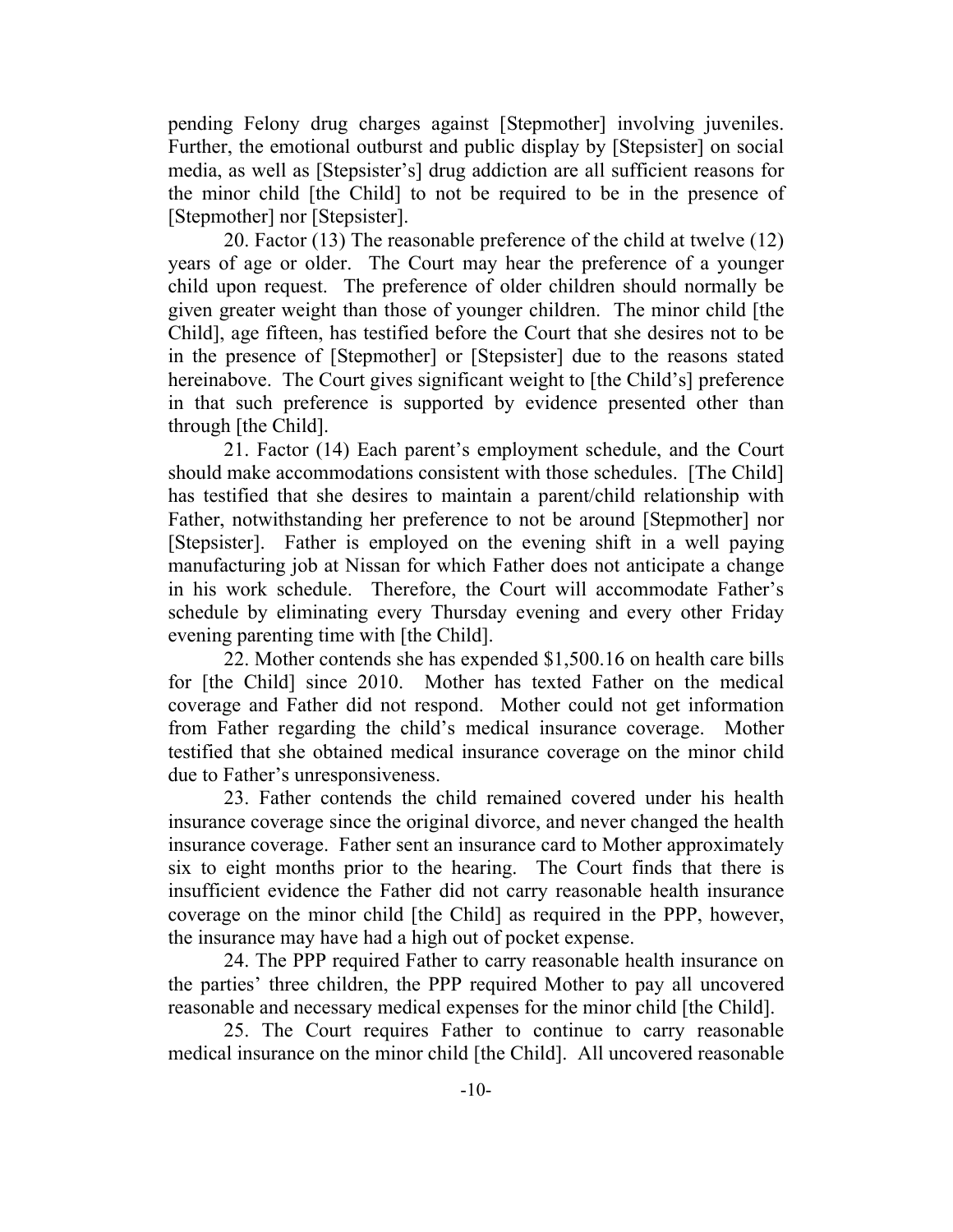and necessary medical expenses for [the Child] including but not limited to deductibles or co-payments, eye glasses, contact lenses, routine annual physicals and counseling will be paid by the Mother and Father on the prorated basis of the respective gross income of each as determined in the child support worksheet. All uncovered reasonable and necessary medical expenses incurred on the minor child [the Child] for the period up to August  $\ldots$ , 2016, (the emancipation of [Z.]) date, will be the responsibility of Mother. All uncovered reasonable and necessary medical expenses incurred on and after August . . ., 2016, will be the responsibility of Mother and Father on an income prorated basis as stated hereinabove. Mother will provide copies of all medical bills incurred on [the Child] on and after August . . ., 2016, to Father within thirty (30) days, and Father will have the responsibility to reimburse Mother for those prorated expenses within ninety (90) days. All future uncovered reasonable and necessary health care expenses for [the Child] will be submitted to Father within thirty (30) days of being incurred, and Father will reimburse Mother for those expenses within thirty (30) days. Father will provide to Mother all necessary insurance cards and documentation required to secure medical treatment coverage for [the Child] on Father's health insurance.

26. The Mother is employed at the YMCA full time and Captain Video part time. The Mother's gross monthly income was \$3,335.00 for the YMCA and \$390.00 for Captain Video. The Mother's total gross monthly income for child support purposes is \$3,725.00. The Mother receives \$600.00 per month in payment from an adult child for his living expenses which the Court finds is a set off against expenses paid by Mother on behalf of the adult child, and is therefore not counted as gross income to the Mother.

27. The Father is employed as a factory worker at Nissan in Smyrna. Based upon Father's pay stubs for 52 weeks from October 14, 2016, to October 6, 2017, Father's annual gross income is \$84,917.86. The Court determines the Father's gross monthly income to be \$7,076.00 for child support purposes.

\*\*\*

31. For the period June 8, 2016, through February, 2018 the Father owed the Mother for child support on [the Child] a total of \$16,018.00. For the same time period, the Father paid Mother \$8,099.00, leaving a child support arrearage balance of \$7,919.00 as of March 1, 2018. The arrearage balance of \$7,919.00 should be satisfied over a period of 27 months at the rate of \$293.00 per month. The current child support obligation of \$824.00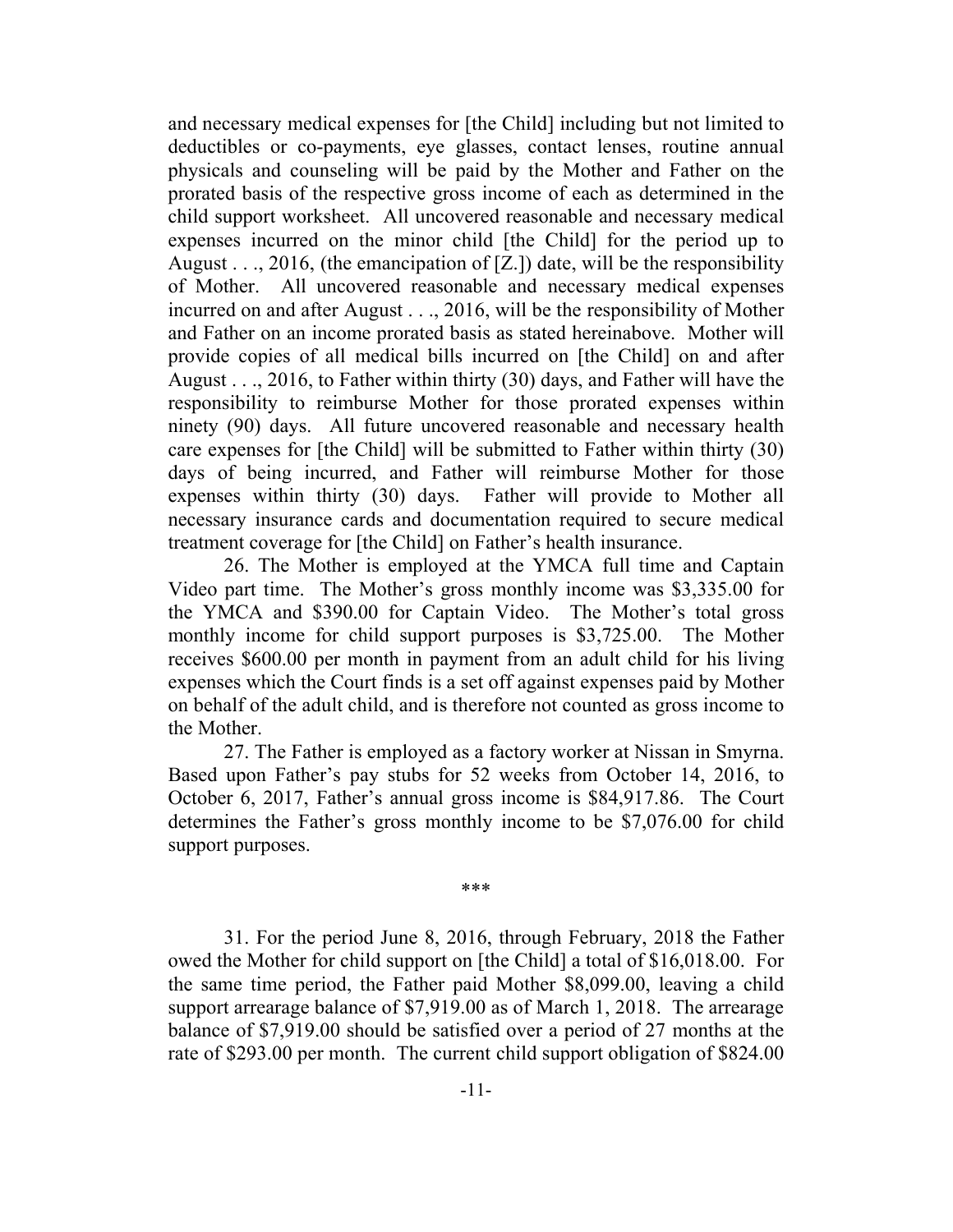per month plus the child support arrearage of \$293.00 per month is a total payment of current child support and arrearage of \$1,117.00 per month beginning March 1, 2018, and with the arrearage payment ending in May, 2020. The monthly child support payment may be prorated to conform to Father's work pay schedule.

32. The Court finds a material change in circumstances has occurred in accordance with T.C.A.  $36-6-101(a)(2)(C)$  which warrants a modification of the residential parenting schedule. The material change in circumstances is based upon the child's increase in age to fifteen (15) years old (the child being age seven at the time of the most recent PPP); the change in Father's work schedule; the change in the Father's living conditions with the addition of wife [Stepmother] and [Stepsister], and such other circumstances cited hereinabove, which make it necessary to make changes in the residential parenting schedule and matters related thereto.

33. Based upon the Father's work schedule and the evidence presented to the Court, the Court finds that the Father will have parenting time with the minor child every other weekend from Saturday morning at 9:00 a.m. until Sunday night at 6:00 p.m. This overnight parenting time must be conducted outside the presence of [Stepmother] and [Stepsister] and they may not be on the premise of the visitation at any time during the visitation time period. . . .

\*\*\*

35. Based upon the parenting time allocated to Father, Mother is allocated 321 parenting days and Father is allocated 44 parenting days.

36. Mother's attorney fees may be awarded based upon an affidavit submitted with a separate order.

In March 2018, Father filed a motion to alter or amend. In April 2018, Mother filed a motion to include specific provisions in the final order. In May 2018, the Trial Court entered its order disposing of the motions, an order we quote from as pertinent to those issues raised on appeal:

1. [Father] requests the Court to amend its judgment to allow [Father's] wife [Stepmother] to be present during the father's visitation. The motion included as an attachment a copy of the order portion of the General Sessions Criminal Warrant for possession of schedule IV for resale (Xanax) issued against [Stepmother]. The statement on the Warrant indicated that the criminal charge was under advisement (U/A) for ninety (90) days with [Stepmother] to pay costs and taxes. The Bench Notes and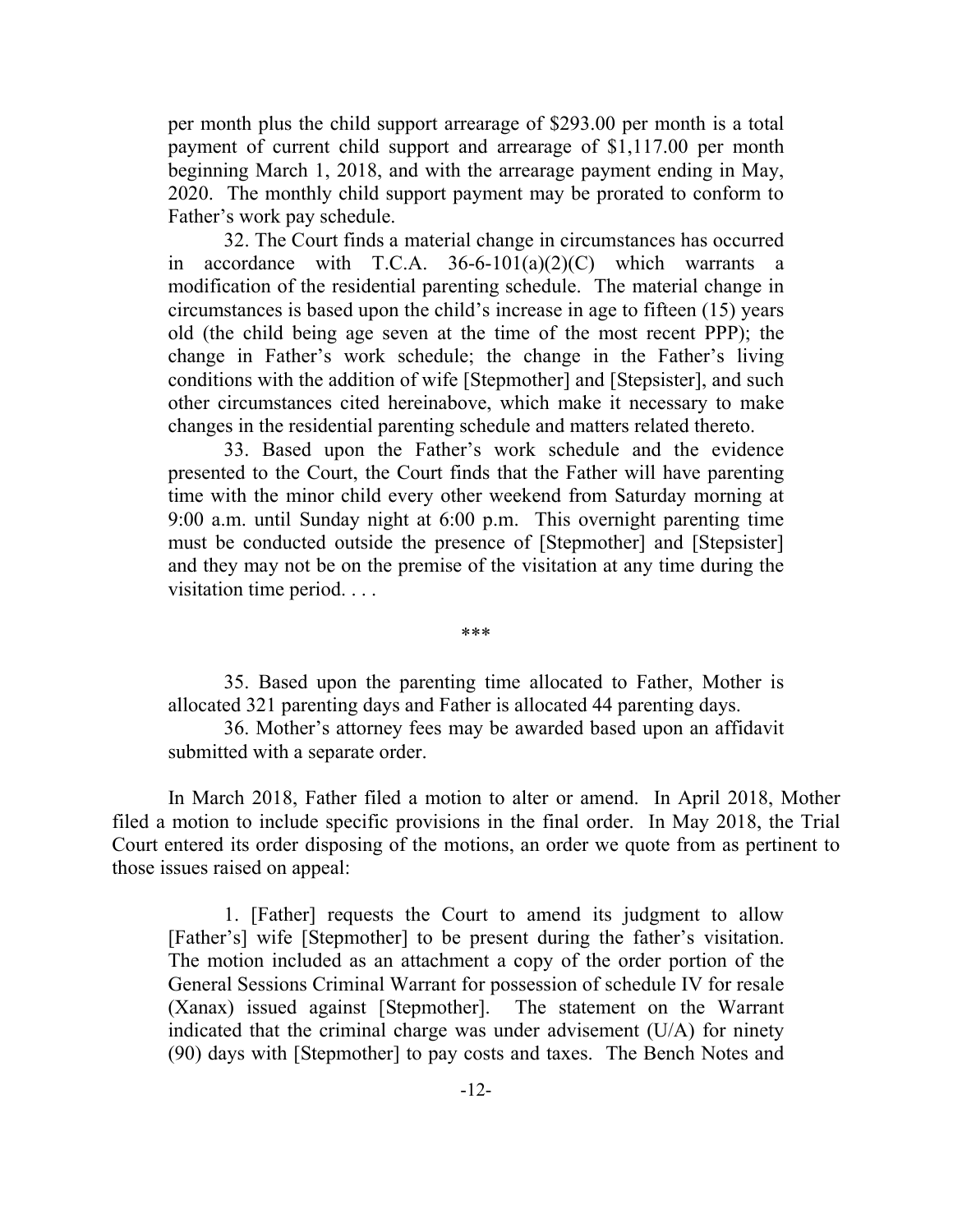Interlocutory Orders section of the Warrant stated, "will be dismissed 6/6/18 U/A (under advisement) until 6/6/18, pay cost only." The Order was signed by Special Judge Randy Lucas.

This Court in its Order of February 16, 2018, cited several specific reasons for the Order banning [Father's] current wife [Stepmother] from being present during parenting time between the father and the minor child. The pending criminal charges were but one of the factors considered by the Court. The Court also considers that the criminal drug case was taken under advisement for a period, and [Stepmother] was not determined to be innocent. The Court also considers the testimony in a prior hearing on December 19, 2017, of the Hendersonville Police Department Detective Richard Steffy regarding the circumstances which occurred and his observations at the time of the initial arrest. Therefore, the Court respectfully denies that portion of the Motion to Alter and Amend.

[2] The Respondent/Father requests the Court to recalculate his child support obligation based upon averaging his annual income over a three year period contending his 2017 income was unusually high because of the amount of overtime he worked that year. [Father] attached to his Motion to Alter and Amend Judgment copies of his 2015 Federal Income Tax Return showing income through wages of \$66,801.00 (with total income of \$70,803.00) and his Federal Income Tax Return for 2016 indicating gross wages in the amount of \$69,367.00. Neither of [Father's] tax returns included a W-2 wage and tax statement showing [Father's] Medicare Wages and Tips for the respective years, which would have been greater. Neither of the prior year's tax returns were introduced at the trial of this matter. The Court finds that [Father's] Federal Income Tax Returns for 2015 and 2016 would have been available to him at the trial of this matter on January 10, 2018. The respective tax returns cannot be considered newly discovered evidence nor can it be considered evidence unavailable to [Father] at time of trial. The Respondent does not contend the income information for the period of October 14, 2016, through October 6, 2017, was inaccurate, but contends the gross income must be compared against prior years that were not placed into evidence at the time of trial.

#### \*\*\*

The motion must be denied in that the tax returns were available to [Father] at time of trial, and further [Father] knew that determination of child support was at issue. [Mother] offered proof of [Father's] income through payroll records from October, 2016 to October, 2017. [Father] offered no countervailing proof on his income at trial.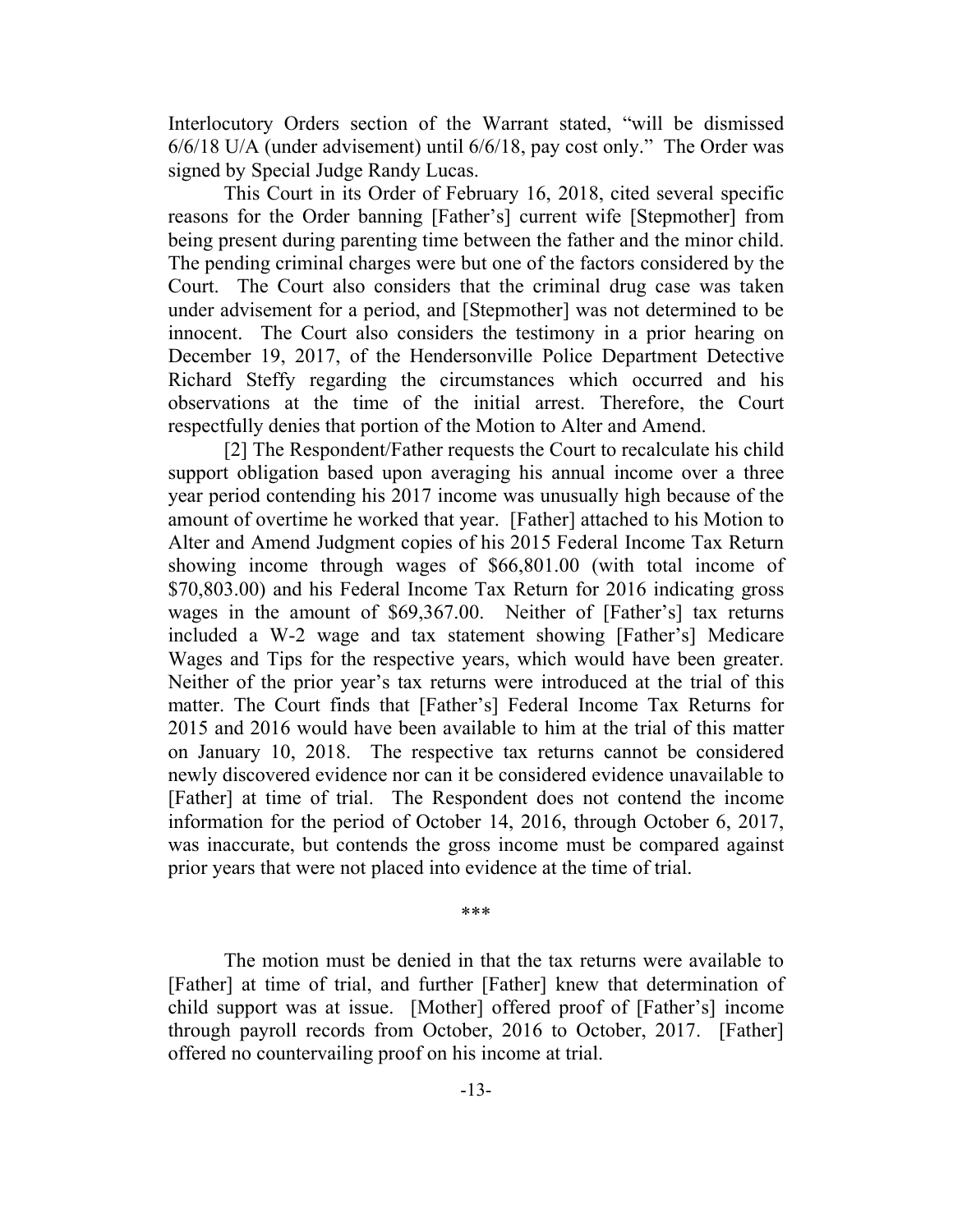Further, had [Father's] tax returns for 2015 and 2016 been admitted and considered at trial, the Court would have most likely set [Father's] gross monthly income at \$7,076.00. Based upon the income tax returns, [Father] had a wage income of \$66,801.00 in 2015 and a wage income of \$69,367.00 in 2016. [Father's] income records from October 2016 to October 2017 which were utilized by the Court indicated [Father's] income was \$84,918.00 annually.

\*\*\*

In the instant case, [Father's] income went from \$66,801.00 in 2015, to \$69,367.00 in 2016 to \$84,918.00 for most of 2017 (12 months). [Father's] income was steadily increasing, and therefore the Court made the proper determination of his gross income in setting child support.

3. [Father] contends that \$600.00 per month received by [Mother] from their adult son who lives with [Mother] should be included in wife's gross income for child support calculations purposes. [Mother] testified at trial that the parties' adult son who lives with her provides her with \$600.00 per month for his expenses from which she pays the adult son's cell phone expense, his wi-fi and Internet service, and his food and groceries. [Mother] contended that this was a pass through amount which would not be incurred except for the residency of the adult son and all was spent on providing him food and services. [Mother] did not offer a detailed break down of each item provided to the adult son, however, the Court determined the [Mother] had been credible throughout the trial and accepted the [Mother's] explanation that the \$600.00 per month is a "pass through" and that [Mother] incurs the full additional expense for the additional services provided to the adult son which she would not otherwise incur.

Therefore, the Court having addressed each of the three parts of [Father's] motion, the Court must now respectfully deny in full [Father's] Motion to Alter and Amend the judgment.

As a final matter below, the Trial Court entered an order awarding Mother \$6,823.47 in attorney's fees. Father timely appealed to this Court.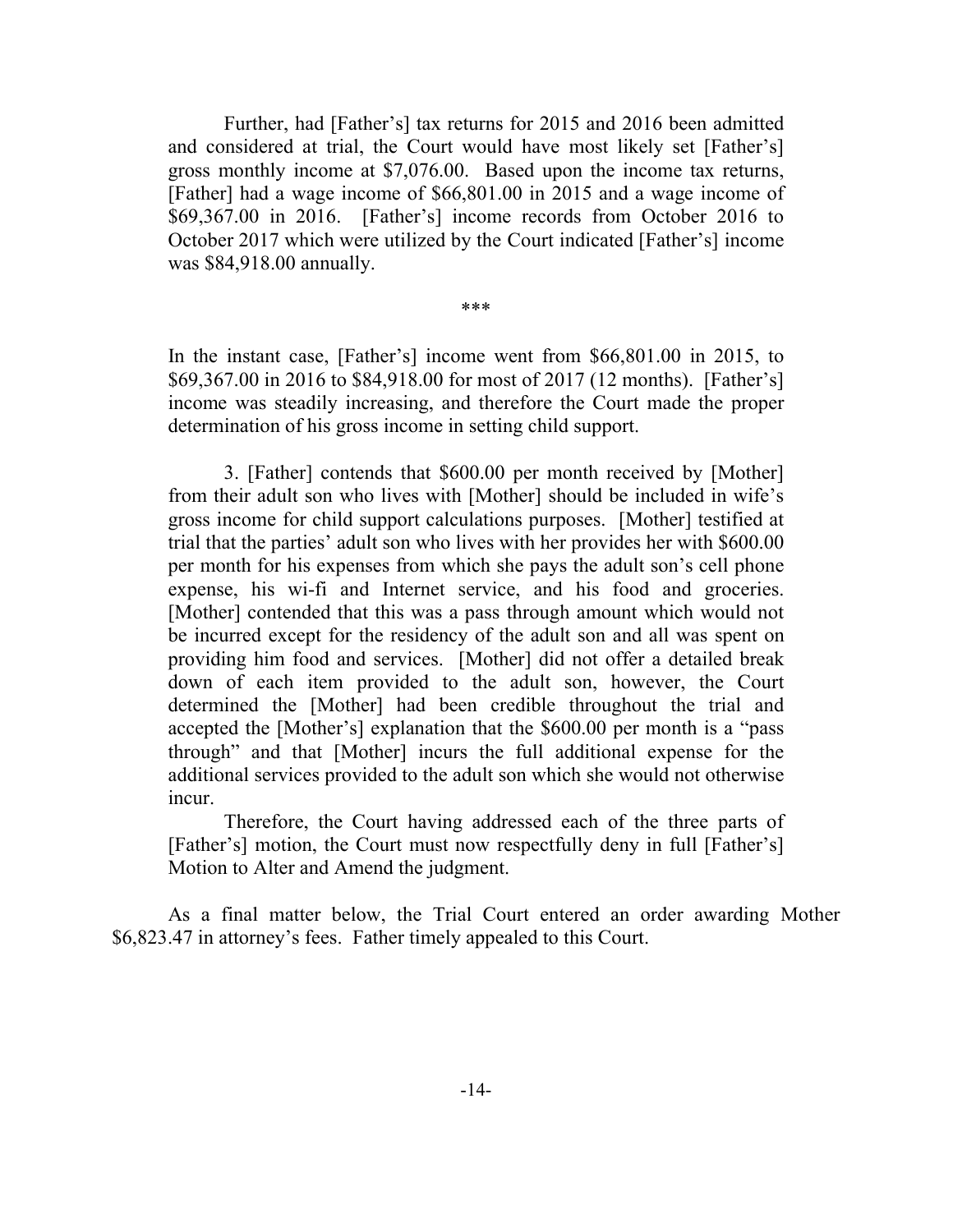#### **Discussion**

Although not stated exactly as such, Father raises the following four issues on appeal: 1) whether the Trial Court erred in reducing Father's parenting days from 80 to 44 and in ordering Father to exclude Stepmother and Stepsister from his parenting time with the Child; 2) whether the Trial Court erred in failing to include Mother's rental income in the child support calculation and in failing to calculate Father's child support arrearage on the basis of a three year average to account for variations in overtime; 3) whether the Trial Court erred in requiring Father to pay a pro rata share of reasonable uncovered medical expenses; and, 4) whether the Trial Court erred in awarding Mother attorney's fees. Mother does not raise a separate issue requesting her attorney's fees incurred on appeal but instead asks for such only in the argument section of her brief.

We first address whether the Trial Court erred in reducing Father's parenting days from 80 to 44 and in ordering Father to exclude Stepmother and Stepsister from his parenting time with the Child. Father argues that the reduction was punitive and unwarranted.

As to the analysis to be employed when considering a petition to change a residential parenting schedule, this Court has stated:

[W]hen a court is considering a petition to modify a residential parenting schedule, it must first determine whether a material change of circumstance has occurred. Tenn. Code Ann.  $\S$  36-6-101(a)(1)(C). If such a change is established, the court proceeds to determine whether modification of the schedule is in the best interest of the child, utilizing the factors at  $\S 36-6$ -106(a) and, where applicable, § 36-6-406.

*Wheeler v. Wheeler*, No. M2015-00377-COA-R3-CV, 2016 WL 3095695, at \*3 (Tenn. Ct. App. May 24, 2016), *no appl. perm. appeal filed*. The abuse of discretion standard is applied when reviewing a trial court's modification of a residential parenting schedule. *Armbrister v. Armbrister*, 414 S.W.3d 685, 693 (Tenn. 2013). An abuse of discretion occurs when a trial court "appl[ies] an incorrect legal standard, reaches an illogical result, resolves the case on a clearly erroneous assessment of the evidence, or relies on reasoning that causes an injustice." *Id*. (quoting *Gonsewski v. Gonsewski*, 350 S.W.3d 99, 105 (Tenn. 2011)). The material change necessary to trigger a change in the residential parenting schedule includes "changes that reasonably could have been anticipated when the original residential parenting schedule was established." *Armbrister*, 414 S.W.3d at 703 (footnote omitted). Here, the schedule was implemented when the Child was 7 years old, and it is undisputed that it is not working. The parties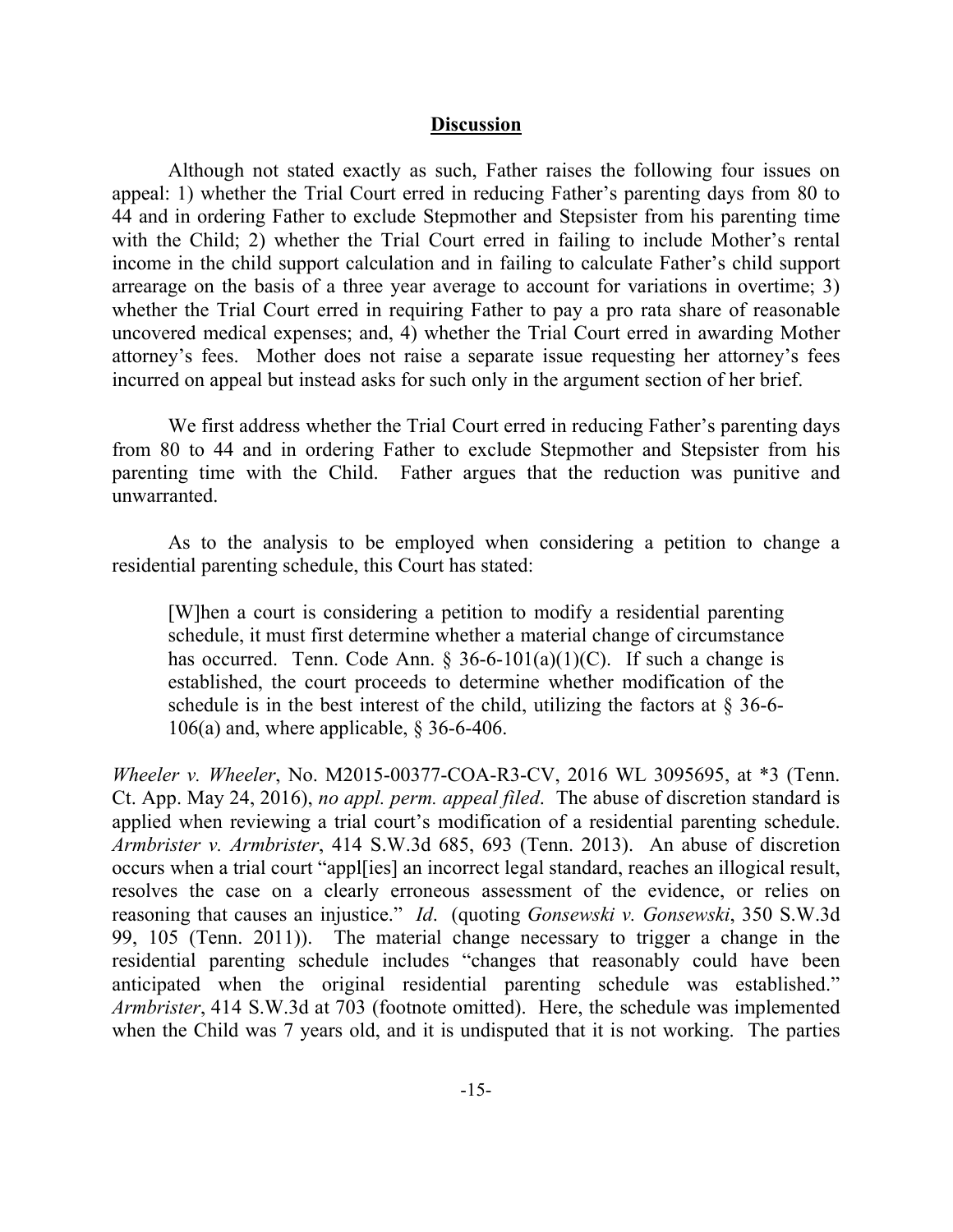very much dispute, however, what sort of modified schedule would be in the Child's best interest. Father requested 90 days with the Child. The Trial Court awarded only 44.

With regard to a child's best interest in the context of a change in residential parenting schedule, the following statutory factors are to be considered by courts:

(a) In a suit for annulment, divorce, separate maintenance, or in any other proceeding requiring the court to make a custody determination regarding a minor child, the determination shall be made on the basis of the best interest of the child. In taking into account the child's best interest, the court shall order a custody arrangement that permits both parents to enjoy the maximum participation possible in the life of the child consistent with the factors set out in this subsection (a), the location of the residences of the parents, the child's need for stability and all other relevant factors. The court shall consider all relevant factors, including the following, where applicable:

(1) The strength, nature, and stability of the child's relationship with each parent, including whether one (1) parent has performed the majority of parenting responsibilities relating to the daily needs of the child;

(2) Each parent's or caregiver's past and potential for future performance of parenting responsibilities, including the willingness and ability of each of the parents and caregivers to facilitate and encourage a close and continuing parent-child relationship between the child and both of the child's parents, consistent with the best interest of the child. In determining the willingness of each of the parents and caregivers to facilitate and encourage a close and continuing parent-child relationship between the child and both of the child's parents, the court shall consider the likelihood of each parent and caregiver to honor and facilitate court ordered parenting arrangements and rights, and the court shall further consider any history of either parent or any caregiver denying parenting time to either parent in violation of a court order;

(3) Refusal to attend a court ordered parent education seminar may be considered by the court as a lack of good faith effort in these proceedings;

(4) The disposition of each parent to provide the child with food, clothing, medical care, education and other necessary care;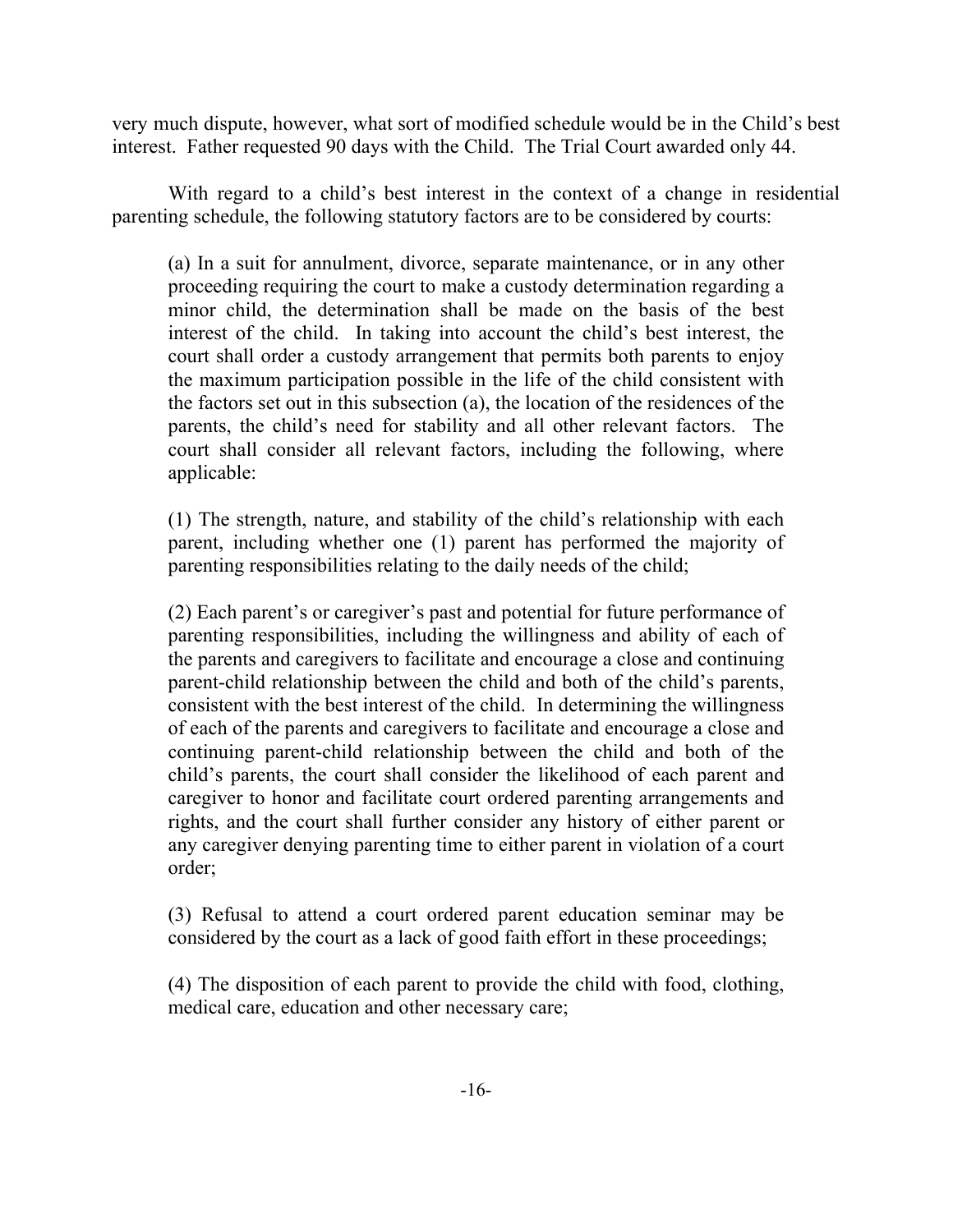(5) The degree to which a parent has been the primary caregiver, defined as the parent who has taken the greater responsibility for performing parental responsibilities;

(6) The love, affection, and emotional ties existing between each parent and the child

(7) The emotional needs and developmental level of the child;

(8) The moral, physical, mental and emotional fitness of each parent as it relates to their ability to parent the child. The court may order an examination of a party under Rule 35 of the Tennessee Rules of Civil Procedure and, if necessary for the conduct of the proceedings, order the disclosure of confidential mental health information of a party under § 33- 3-105(3). The court order required by  $\S$  33-3-105(3) must contain a qualified protective order that limits the dissemination of confidential protected mental health information to the purpose of the litigation pending before the court and provides for the return or destruction of the confidential protected mental health information at the conclusion of the proceedings;

(9) The child's interaction and interrelationships with siblings, other relatives and step-relatives, and mentors, as well as the child's involvement with the child's physical surroundings, school, or other significant activities;

(10) The importance of continuity in the child's life and the length of time the child has lived in a stable, satisfactory environment;

(11) Evidence of physical or emotional abuse to the child, to the other parent or to any other person. The court shall, where appropriate, refer any issues of abuse to juvenile court for further proceedings;

(12) The character and behavior of any other person who resides in or frequents the home of a parent and such person's interactions with the child;

(13) The reasonable preference of the child if twelve (12) years of age or older. The court may hear the preference of a younger child upon request. The preference of older children should normally be given greater weight than those of younger children;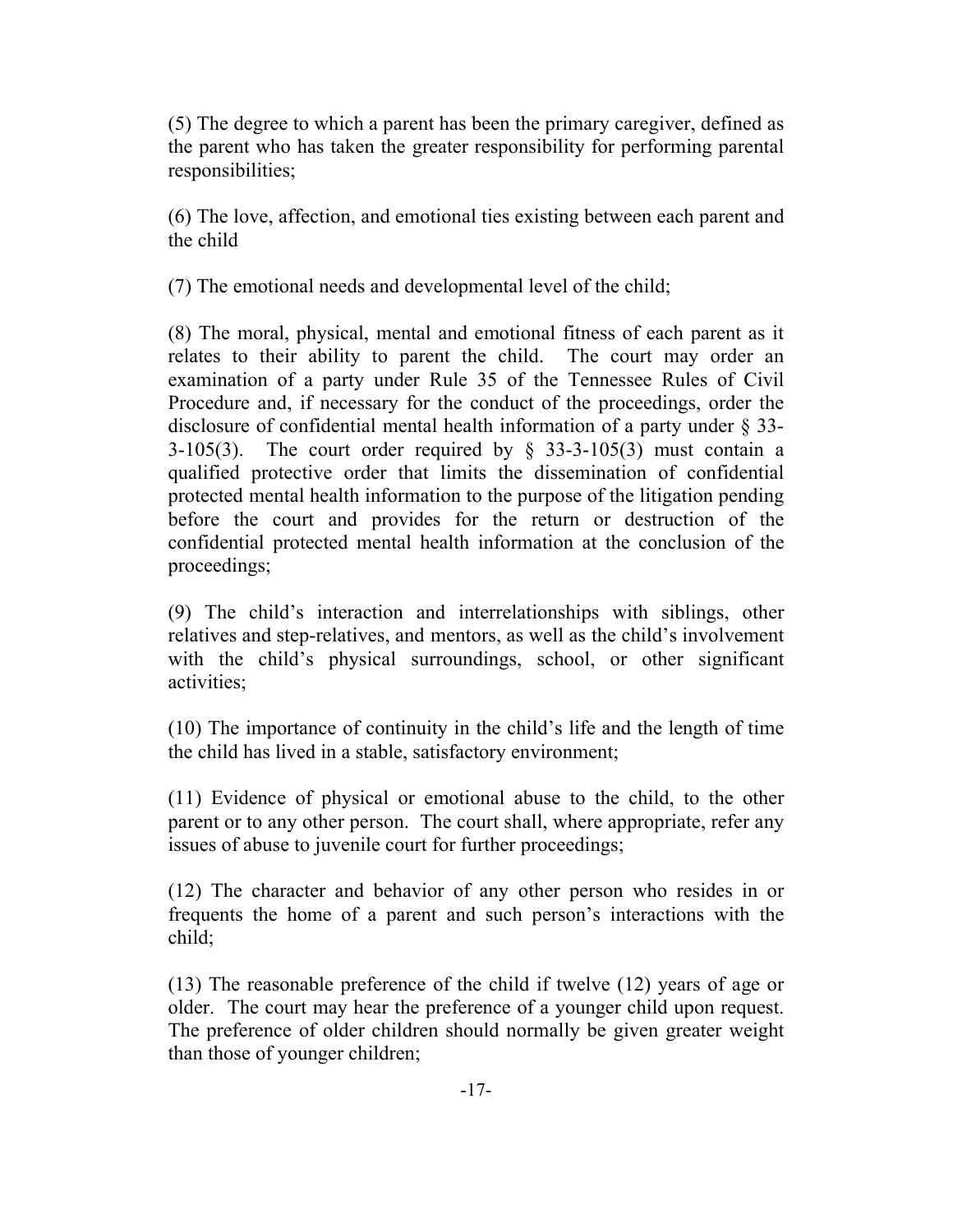(14) Each parent's employment schedule, and the court may make accommodations consistent with those schedules; and

(15) Any other factors deemed relevant by the court.

Tenn. Code Ann. § 36-6-106 (a)(2017).

The Trial Court made detailed findings relying upon factors (9), (11), (12), (13), and (14). The evidence does not preponderate against the Trial Court's findings. Father argues on appeal that, in sharply reducing his parenting time, the Trial Court wrongly is punishing him for his past failure to fully exercise visitation. Based on our review of this record, Father's interpretation of the Trial Court's rationale is unfounded. Father's past failure to exercise parenting time is but one foundation piece of the Trial Court's judgment.

While Father correctly points out our General Assembly's intent that both parents should enjoy maximum participation in their children's lives, for this to occur it must be consistent with the other relevant best interest factors. The Trial Court made detailed findings in support of its best interest analysis. The Child's preference rightly was afforded considerable weight by the Trial Court. The Child articulated rational reasons stemming from Stepmother's and Stepsister's behavior as to why she prefers not to be around them.

Father, meanwhile, is adamant that his current family should be unified no matter what the Child's views are. Father argues that the Child should not be able to dictate his family situation. In Father's view, he has a right to build his family as he sees fit and the Trial Court, by excluding Stepmother and Stepsister from his parenting time, wrongly makes him choose between his relationship with the Child and his relationship with Stepmother and Stepsister. Father cites an opinion of this Court in which we stated:

Unless "substantial harm threatens a child's welfare, the state lacks a sufficiently compelling justification for the infringement on the fundamental right of parents to raise their children as they see fit." *Hawk*, 855 S.W.2d at 577. In cases of divorce, it is very important to maintain the relationship between the non-custodial natural parent and the child, *Neely v. Neely*, 737 S.W.2d 539, 542 (Tenn. Ct. App. 1987) (citing *Dillow v. Dillow*, 575 S.W.2d 289, 291 (Tenn. Ct. App. 1978)), and "[t]he courts should not lightly and without good cause sever the non-custodial parent's right to the care and companionship of a child." *Neely*, 737 S.W.2d at 542 (citing *Stubblefield v. State ex rel. Fjelstad*, 106 S.W.2d 558, 560 (Tenn. 1937)). Because the restraint imposed by the permanent injunction would likely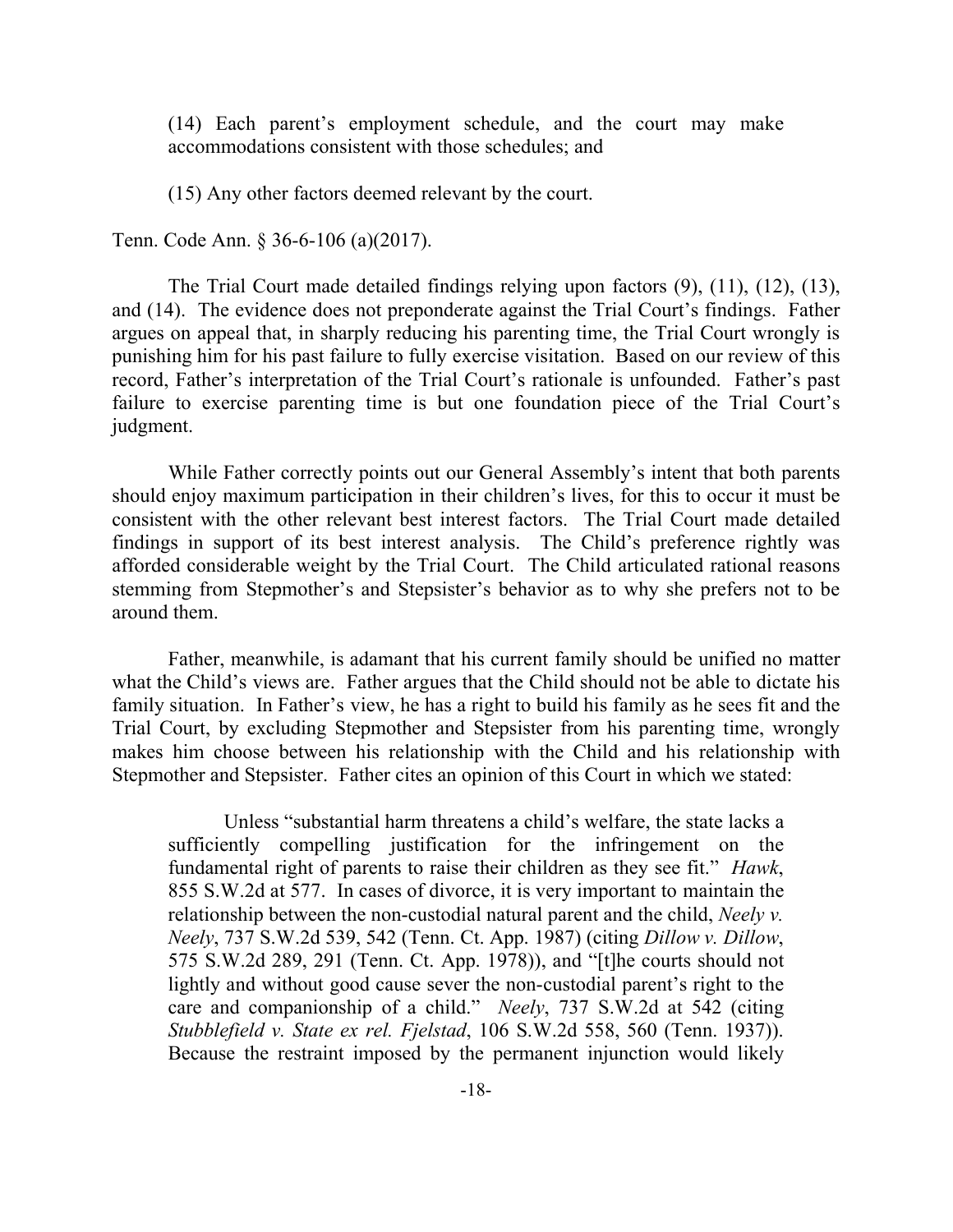interfere with Mr. Motycka's right to maintain a relationship with his children, Mr. Motycka has standing to challenge the validity of the injunction issued in this action.

*Atkins v. Motycka*, No. M2007-02260-COA-R3-CV, 2008 WL 4831314, at \*5 (Tenn. Ct. App. Nov. 6, 2008), *no appl. perm. appeal filed*.

In the instant case, the Trial Court found specifically that [Stepmother] and [Stepsister] "pose a threat to the child's safety and well being. . . ." The Trial Court cited numerous examples as to the nature of this threat, including Stepsister's unfortunate drug dependency for which she has been in rehab and Stepmother's combustible temper. Father asserts that labeling this a "threat" is an exaggeration. We respectfully disagree with Father and find, as did the Trial Court, that long-term illegal drug consumption and out-of-control temper constitute a substantial threat to the Child's welfare justifying the restrictive provisions in the parenting plan. Father's wish not to have to choose between members of his family is understandable, but it must give way to what is in the best interest of the Child. We affirm the Trial Court both as to its fashioning of the residential parenting schedule and to its exclusion of Stepmother and Stepsister from Father's parenting time.

Moving to the financial issues on appeal, we next address whether the Trial Court erred in failing to include Mother's alleged rental income in the child support calculation and in failing to calculate Father's child support arrearage on the basis of a three year average to account for variations in overtime. According to Father, recent overtime inflated his income and the Trial Court should have averaged the most recent three years of his income instead of using only the most recent year. The standard of review in a child support modification case has been articulated by this Court has follows:

In a child support modification case, the trial court's findings of fact are reviewed *de novo* with a presumption of correctness. *See Lacey v. Lacey*, No. W2002-02813-COA-R3-CV, 2003 WL 23206069, at \*2 (Tenn. Ct. App. Oct. 31, 2003), *no perm. app.* (citing *Huntley v. Huntley*, 61 S.W.3d 329, 334 (Tenn. Ct. App. 2001)). On appeal, considerable deference is given to the trial court's determinations of the credibility and weight to be given to witness testimony because "the trial court [had] the opportunity to observe the witnesses' demeanor and hear the in-court testimony." *Interstate Mech. Contractors, Inc. v. McIntosh*, 229 S.W.3d 674, 678 (Tenn. 2007) (citing *Tobitt v. Bridgestone/Firestone, Inc.*, 59 S.W.3d 57, 61 (Tenn. 2001); *McCaleb v. Saturn Corp.*, 910 S.W.2d 412, 415 (Tenn. Workers Comp. Panel 1995)). "The trial court's conclusions of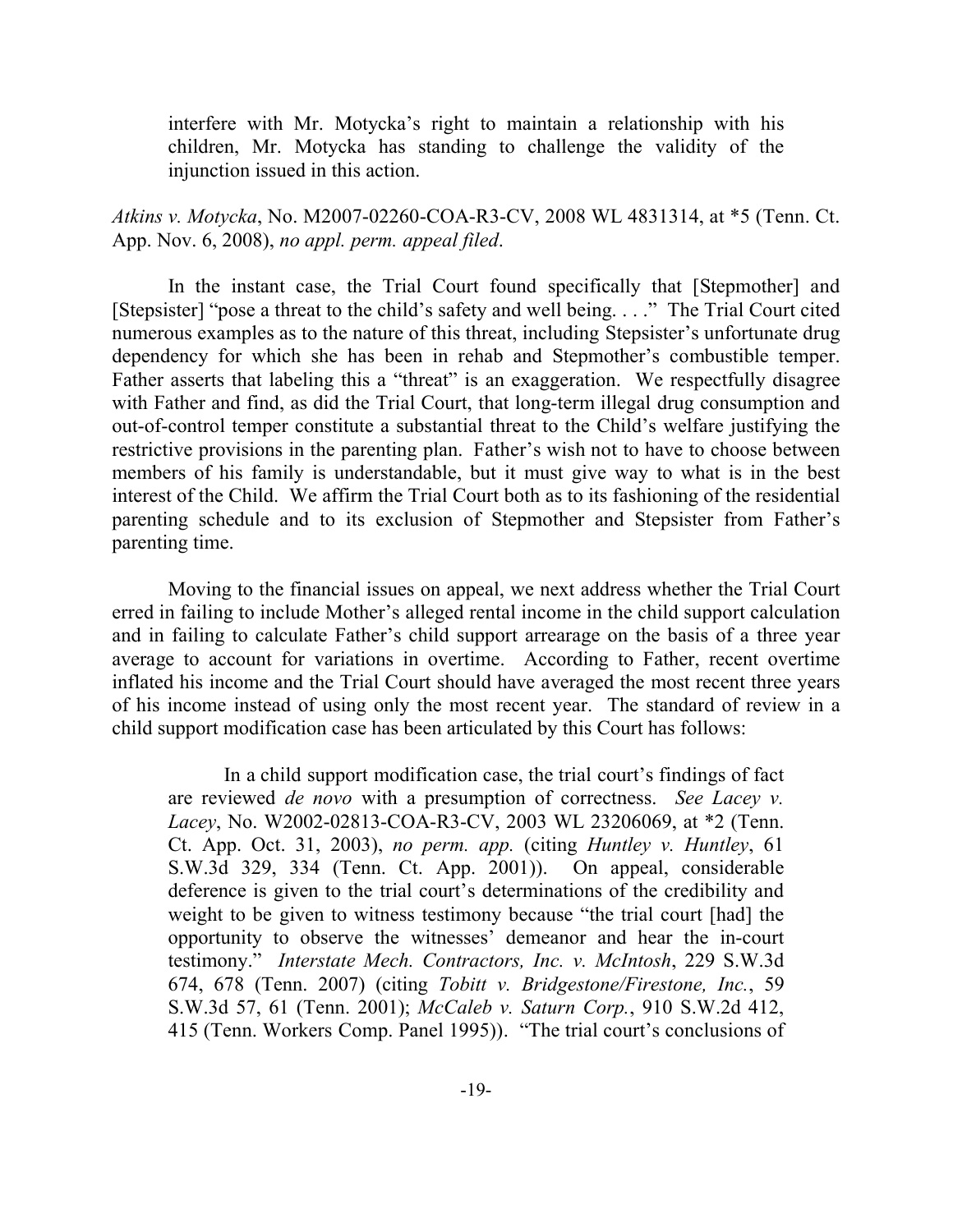law are reviewed *de novo*, with no presumption of correctness." *Lacey*, 2003 WL 23206069, at \*2 (citing *Huntley*, 61 S.W.3d at 334).

*Massey v. Casals*, 315 S.W.3d 788, 793-94 (Tenn. Ct. App. 2009). Child support decisions retain certain discretion but this discretion is hemmed in by the Child Support Guidelines. *Richardson v. Spanos*, 189 S.W.3d 720, 725 (Tenn. Ct. App. 2005). "Averaging is usually correct for calculating a party's fluctuating income, but it is not appropriate when a spouse's income is steadily declining or increasing . . . . In such circumstances, the obligor's income should be based on his or her current salary." *Cisneros v. Cisneros*, No. M2013-00213-COA-R3-CV, 2015 WL 7720274, at \*6 (Tenn. Ct. App. Nov. 25, 2015), *no appl. perm. appeal filed* (citations and internal quotation marks omitted).

In its order denying Father's motion to alter or amend, the Trial Court noted that Father had failed to present this additional evidence of income at trial even though it was available at the time of trial. The Trial Court stated that, even if it had considered the additional evidence, if would have found as it did because Father's income was increasing. Father fails to cite sufficient authority reflecting that the Trial Court somehow was obliged to use an averaging method in these circumstances to determine his income. Averaging is appropriate in many instances, but it is not required in all.

With respect to Mother receiving \$600 per month from her adult son and whether that should be included as rent in her gross income for child support purposes, the Trial Court found that this practice was a mere "pass through." In making its finding, the Trial Court found Mother a credible witness and accepted her explanation. We extend significant deference to trial court's credibility determinations. We affirm the Trial Court on this issue pertaining to the parties' respective incomes.

We next address whether the Trial Court erred in requiring Father to pay a pro rata share of reasonable uncovered medical expenses. Father states that no material change of circumstance occurred since entry of the original permanent parenting plan to justify placing this new burden on him. Father cites one case, *Blake v. Sims*, No. W2007-02129- COA-R3-CV, 2008 WL 5130425 (Tenn. Ct. App. Dec. 5, 2008), *no appl. perm. appeal filed*, for the uncontroversial proposition that a change in custody or visitation requires a material change in circumstances.

We do not see how this relates to any alleged error by the Trial Court. The Trial Court found, as we have affirmed, a material change in circumstances for purposes of the residential parenting schedule. The Trial Court also revisited child support, and Father does not dispute that he must pay child support for the Child although he disputes the calculation of his income. Therefore, it is strange that Father would contend that this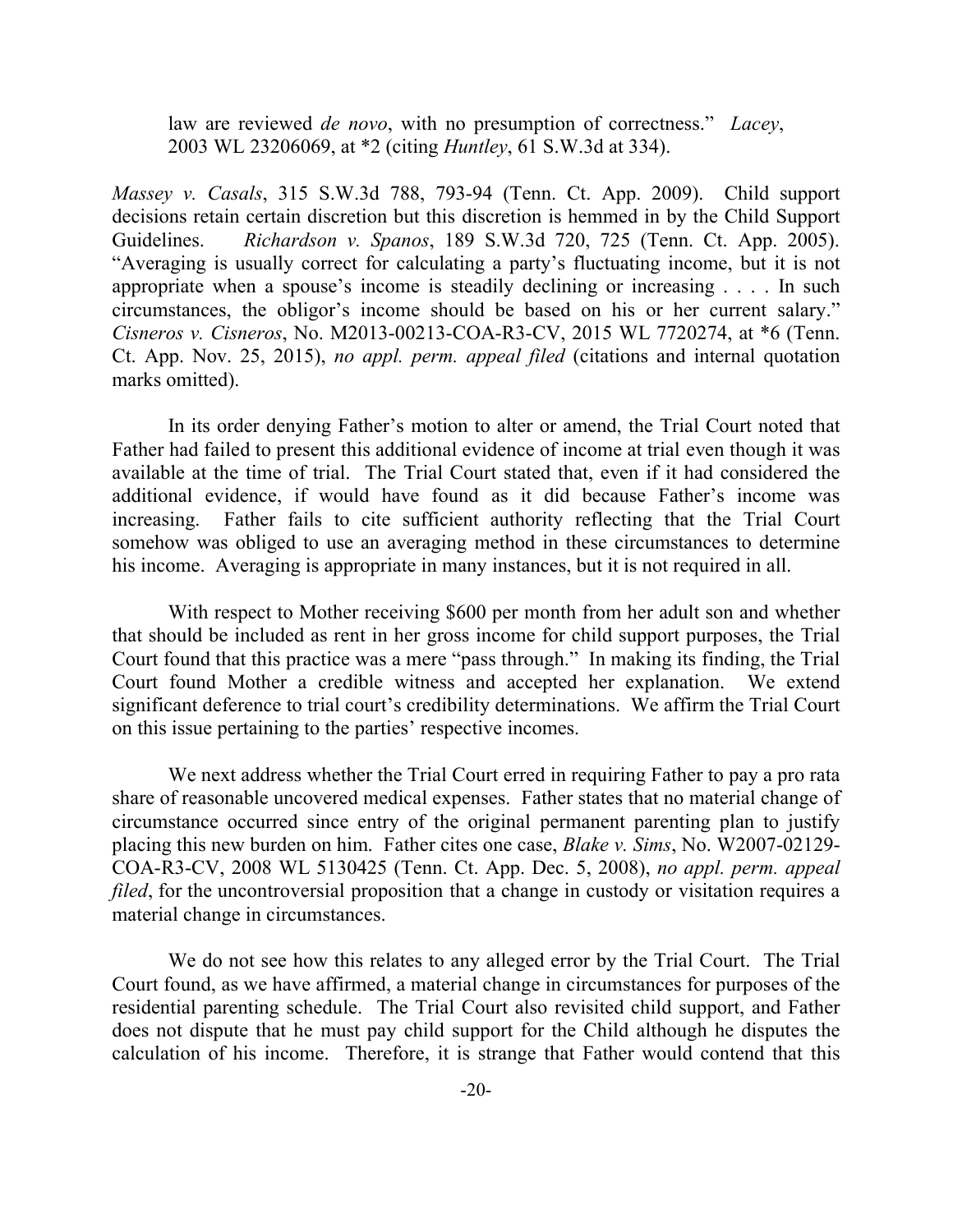specific expense requires a material change in circumstance as to the insurance coverage itself akin to that required to modify the residential parenting schedule. Certainly he has cited no authority to that effect. In any event, even if that were the case, it is not quite as simple as Father's statement that his health plan has never changed. Mother testified at trial that, in recent times, she has incurred large costs because Father's health plan leaves so much uncovered. It may be the same insurance, but practically things have changed to Mother's and, more crucially, the Child's detriment. In our judgment, the Trial Court did not abuse its discretion in requiring Father to pay a pro rata share of the Child's reasonable uncovered medical expenses.

The final issue of Father's we address is whether the Trial Court erred in awarding Mother attorney's fees. At the time Mother's petition was filed, Tenn. Code Ann. § 36-5-103(c) stated as follows:

The plaintiff spouse may recover from the defendant spouse, and the spouse or other person to whom the custody of the child, or children, is awarded may recover from the other spouse reasonable attorney fees incurred in enforcing any decree for alimony and/or child support, or in regard to any suit or action concerning the adjudication of the custody or the change of custody of any child, or children, of the parties, both upon the original divorce hearing and at any subsequent hearing, which fees may be fixed and allowed by the court, before whom such action or proceeding is pending, in the discretion of such court.

Tenn. Code Ann. § 36-5-103(c) (2017).

Mother prevailed below and now on appeal. Father argues nevertheless:

Mother's *bona fides* in commencing this action are subject to doubt based upon the timing of the filing of this action, the draconian restriction sought on Father's parenting rights, the unsuccessful romantic liaisons between the Mother and Father and her dashed expectations immediately preceding the filing, and the paucity of evidence supporting the "no contact" request, militates against the award of attorneys fees, or at least a significant reduction in the amount awarded.

We disagree with Father's characterization of Mother's case. While no party in this case may be completely without fault, Mother succeeded in this litigation. Under the statute, the Trial Court had the discretion to award her attorney's fees as it did. We find no abuse of discretion in the Trial Court's decision to award Mother her attorney's fees.